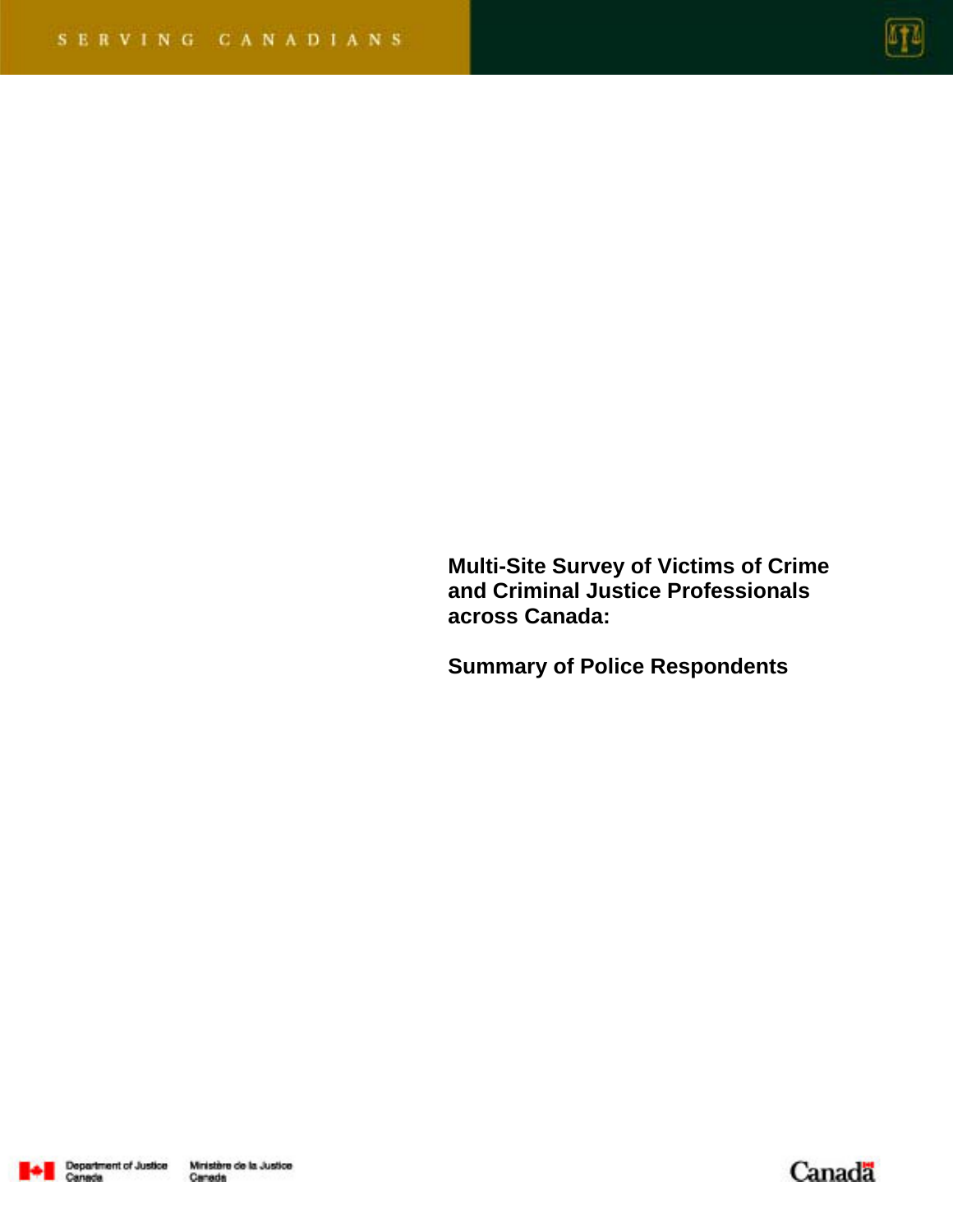

**Policy Centre for Victim Issues**



**Research and Statistics Division**

rr05vic-1-sum7e 2005

*The views expressed in this report are those of the author and do not necessarily represent the views of the Department of Justice Canada.*

**These summaries are extracted from the**  *Multi-Site Survey of Victims of Crime and Criminal Justice Professionals across Canada***, completed by Prairie Research Associates Inc. on behalf of the Department of Justice Canada.**

**Multi-Site Survey of Victims of Crime and Criminal Justice Professionals across Canada:** 

**Summary of Police Respondents**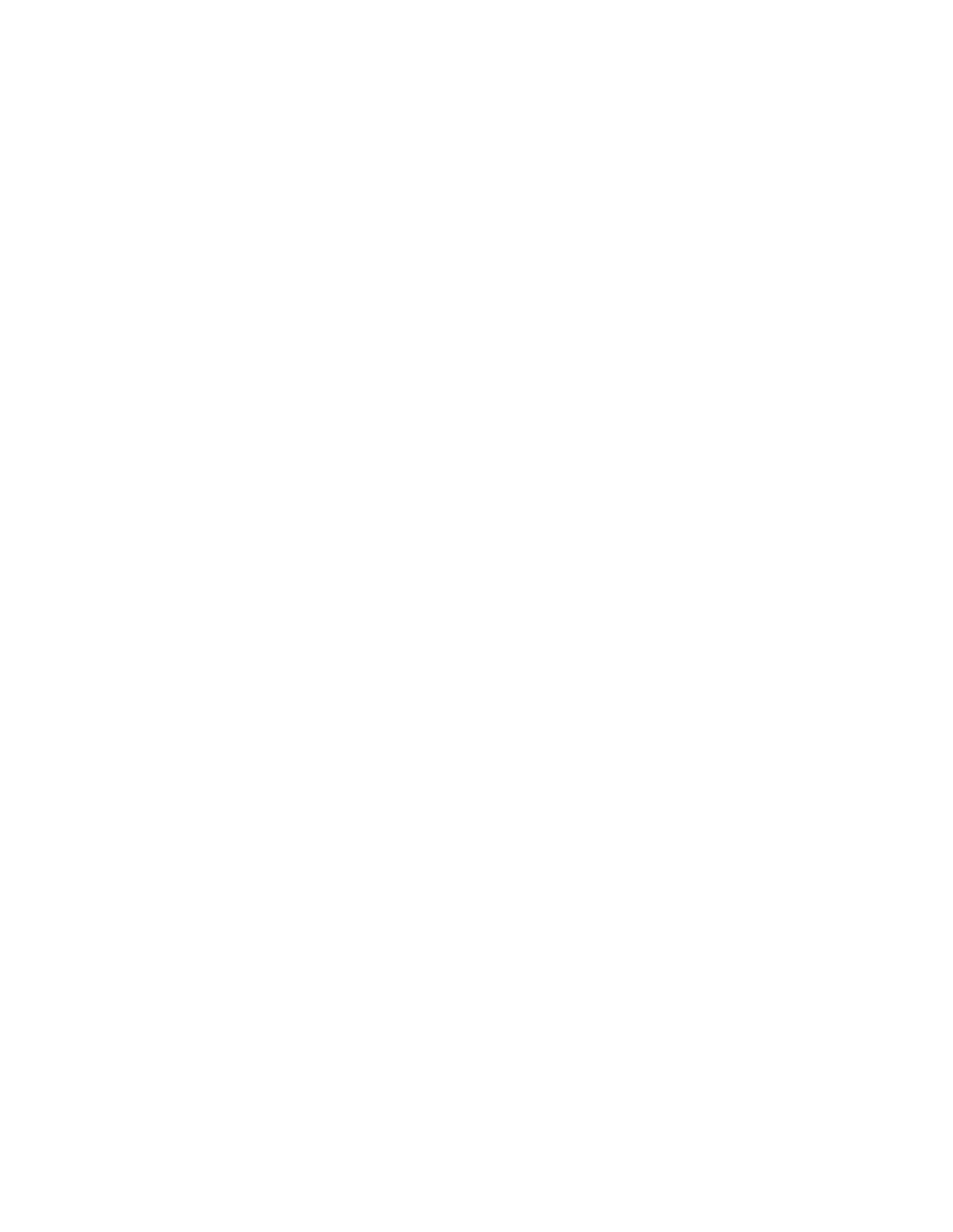# **Table of Contents**

| 1.                    |                                                                                             |  |
|-----------------------|---------------------------------------------------------------------------------------------|--|
| 2.                    |                                                                                             |  |
| 3.                    |                                                                                             |  |
| $\mathcal{A}_{\cdot}$ |                                                                                             |  |
| 5.                    |                                                                                             |  |
| 6.                    |                                                                                             |  |
| 7.                    |                                                                                             |  |
| 8.                    |                                                                                             |  |
|                       | Appendix A: Interview Guide and Self-administered Questionnaire for Survey of the Police 17 |  |
|                       |                                                                                             |  |

 $\boxed{1}$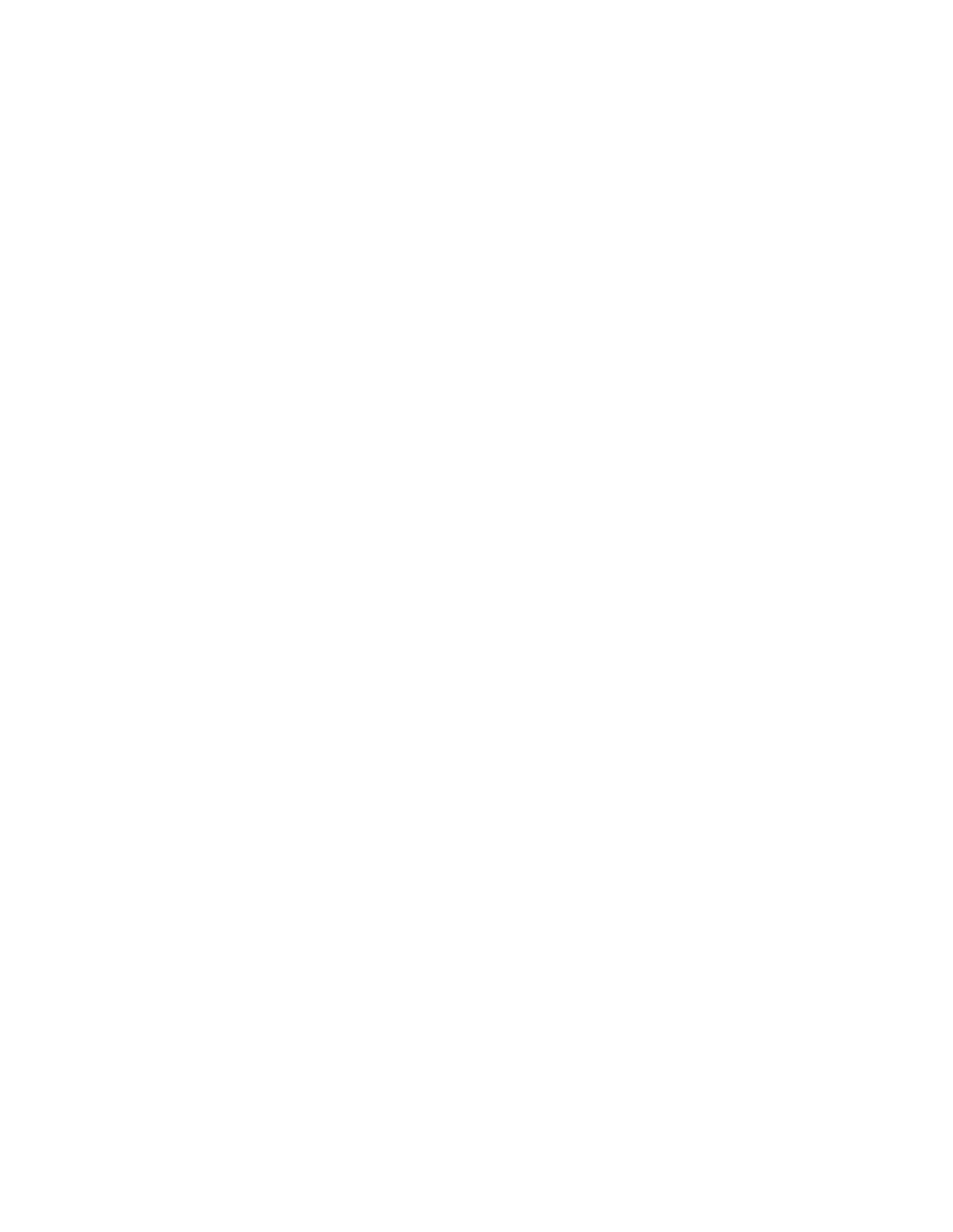# Introduction

**The Multi-Site Survey of Victims of Crime and Criminal Justice Professionals was** The Multi-Site Survey of Victims of Crime and Criminal Justice Professionals was<br>conducted in 2002 under the direction of the Policy Centre for Victim Issues (PCVI) of the Department of Justice Canada in collaboration with the Research and Statistics Division. The PCVI implements the Victims of Crime Initiative which, through the Victims Fund, legislative reform, research, consultations and communication activities, works to increase the confidence of victims on the criminal justice system and responds to the needs of victims of crime as they relate to the Department of Justice.

The purpose of the *Multi-Site Survey of Victims of Crime and Criminal Justice Professionals* is to gather information on a wide range of issues concerning the criminal justice system as it pertains to victims and criminal justice professionals, with a particular emphasis on recent *Criminal Code* provisions, specifically Bill C-79, which was introduced in 1999. This legislation amended the *Criminal Code* in several areas, such as:

- $\rightarrow$  giving victims the right to read their victim impact statements at the time of sentencing if they wish to do so
- requiring the judge to inquire before sentencing whether the victim has been informed of the opportunity to give a victim impact statement
- requiring that all offenders pay a victim surcharge of  $15\%$  where a fine is imposed or a fixed amount of \$50 or \$100 for summary or indictable offences, respectively, and can be increased by the judge (except where the offender can demonstrate undue hardship)
- clarifying the application of publication bans and providing discretion to order, in appropriate circumstances, a publication ban on information that could disclose the identity of victims as witnesses
- expanding the protection of victims and witnesses under the age of 18 years from cross-examination by a self-represented accused in sexual and personal violence offences
- $\rightarrow$  allowing any victim or witness with a mental or physical disability to be accompanied by a support person while giving evidence
- ensuring that the safety of victims and witnesses are taken into consideration in judicial interim release determinations.

To a more limited extent, the survey also explored perceptions regarding amendments recently made to the *Corrections and Conditional Release Act* to provide victims with the opportunity to present prepared victim statements at parole board hearings.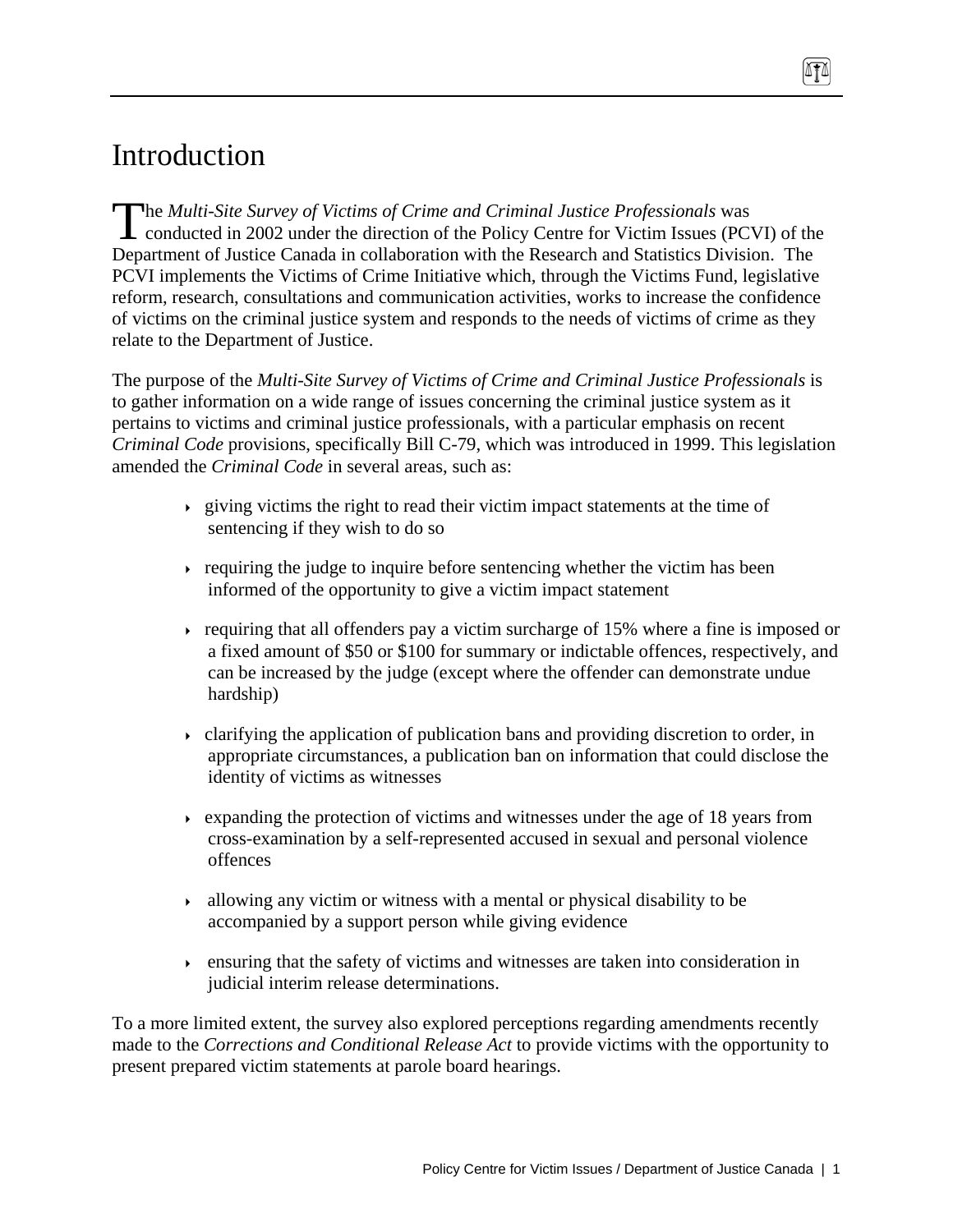Findings from this study will generate evidence to inform future legislative reforms and policy changes by providing insight on the use and awareness of recent reforms by criminal justice

professionals as they pertain to victims of crime, the nature of information provided to victims during the criminal justice process, victims' experiences with the legal provisions and other services that are intended to benefit them throughout the criminal justice process, and barriers to the implementation of recent reforms for criminal justice professionals.

Given the breadth of findings in the final report the PCVI has prepared seven summary reports based on respondent groups in the survey<sup>1</sup>. This report is a summary of the findings from the police officers who participated in the study. Additional summaries are available that speak to the findings of, Crown Attorney respondents, Defence counsel respondents, Judiciary respondents, Probation Officers and Parole Officer respondents, victim services providers and victim advocacy groups and Victims of Crime.

 $\frac{1}{1}$  The full report and copies of the other summaries are available at: http://canada.justice.gc.ca/en/ps/voc/pub.html. For copies contact the Policy Centre for Victim Issues, 284 Wellington Street, Ottawa, Ontario, K1A 0H8.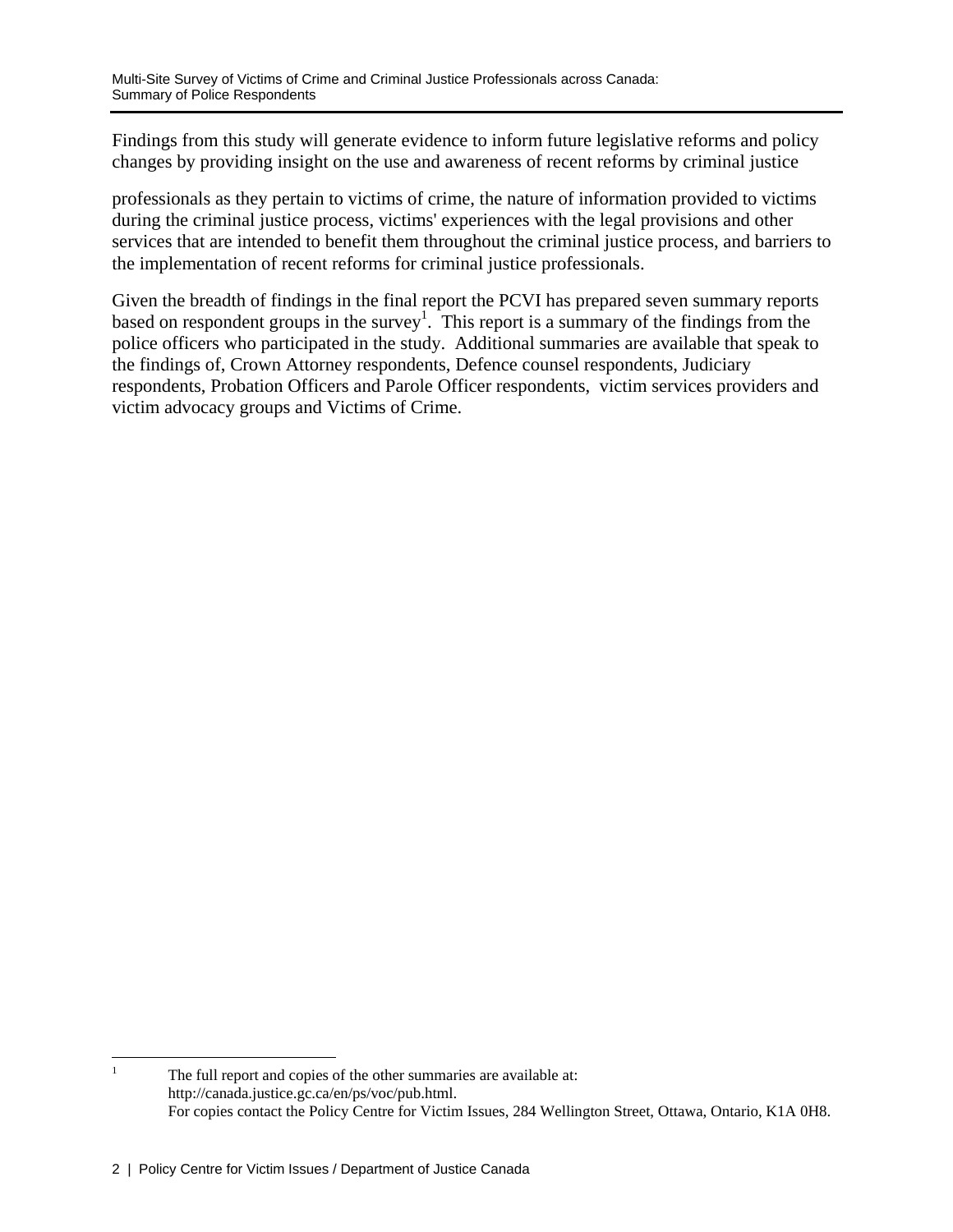# Methodology

he multi-site survey was conducted in 16 sites within the 10 provinces in Canada; the The multi-site survey was conducted in 16 sites within the 10 provinces in Canada; the territories were not included in this study. The 16 sites represent five regions: Atlantic (Nova Scotia, Prince Edward Island, New Brunswick, and Newfoundland and Labrador), Quebec, Ontario, Prairie (Saskatchewan and Manitoba), and Western (British Columbia and Alberta). Each region included at least three sites of varying size (small, medium, and large), with consideration of diversity in geography (rural, urban, northern) and population (especially cultural and linguistic). A subcommittee of the Federal Provincial Territorial Working Group (FPTWG) on Victims of Crime guided the research team and recommended some of the locations selected for site visits.

Data for this study came from criminal justice professionals and victims of crime. A total of 112 victims of crime participated in in-depth interviews, which were conducted in order to obtain detailed data on each individual victim's experience in the criminal justice system. Victim services providers assisted in contacting victims and obtaining their consent to participate in the study, which may have introduced selection bias into the research.

Criminal justice professionals who participated in the study were from 10 different groups: judges, Crown Attorneys, defence counsel, police, victim services providers, victim advocacy groups, probation officers, and three types of parole representatives (from the National Parole Board [NPB], Correctional Service Canada [CSC], and the provincial parole boards in Quebec, Ontario, and British Columbia). They participated through either self-administered questionnaires or interviews. Relying on two forms of data collection allowed for the most complete method of gathering information on the research questions. The use of selfadministered questionnaires ensured that a large proportion of the criminal justice professionals in each site could participate, while the use of interviews meant that more in-depth, qualitative data could also be obtained.

Interviews were conducted with 214 criminal justice professionals from five respondent groups: victim services providers; police; Crown Attorneys; judiciary; and defence counsel. Interview results were captured as part of the quantitative data corresponding to that generated by the selfadministered surveys. Self-administered questionnaires were also distributed to all 10 respondent groups. A total of 1,664 criminal justice professionals completed the self-administered questionnaire. Overall (in interviews and self-administered questionnaires), a total of 1,878 criminal justice professionals participated in this survey.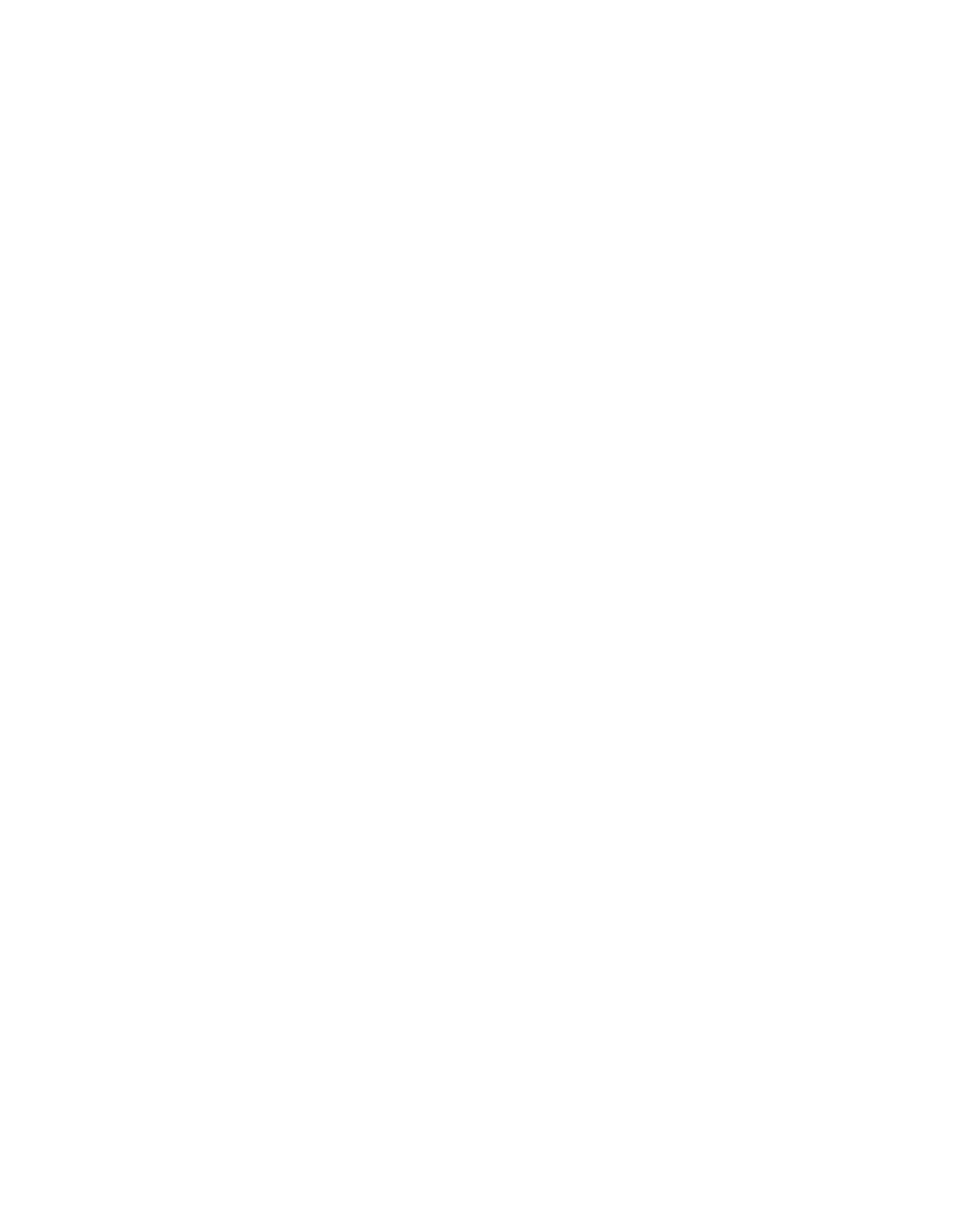# Findings from Police Officer Respondents

This section summarizes the results from police respondents, integrating the findings from the survey self-completed questionnaires and interviews. A total of 686 police officers were **L** survey self-completed questionnaires and interviews. A total of 686 police officers were included in the study, with 648 completing self-administered questionnaires and another 38 participating in interviews (see appendix A for interview guide and survey).

0TA

## **1. Responsibility to Victims**

In both the interviews and self-completed questionnaires, police were asked to describe their responsibility to victims of crime through an open-ended question (i.e., no check list of possible responses was provided). The respondents identified responsibilities such as explaining the criminal justice system, keeping victims informed of the status of their case, and providing them an opportunity to be heard and considering their views.

Police perceive one of their most important obligations to be informing victims of the status of the police investigation; 56% of those surveyed mentioned this responsibility. Provision of information by police is greatest at the outset of the criminal justice process. Almost all police surveyed (94%), for example, said that they generally provide victims with information about victim services. More than three-quarters maintain regular contact with victims of crime throughout the investigation, and approximately two-thirds usually inform victims about outcomes of bail decisions and about victim impact statements. Police involvement tapers off once a case has gone to court; less than two-thirds of those surveyed usually provide information about court dates, and just over half usually provide information about outcomes of court processes other than bail decisions. In interviews, several police observed that the amount of police contact with victims varies by the nature of the case and the individual officer.

As Table 1 shows, police surveyed also mentioned referring victims to appropriate services and resources (25%); ensuring their safety (19%); investigating complaints thoroughly (18%); and treating victims with compassion and respect (17%) among their other responsibilities.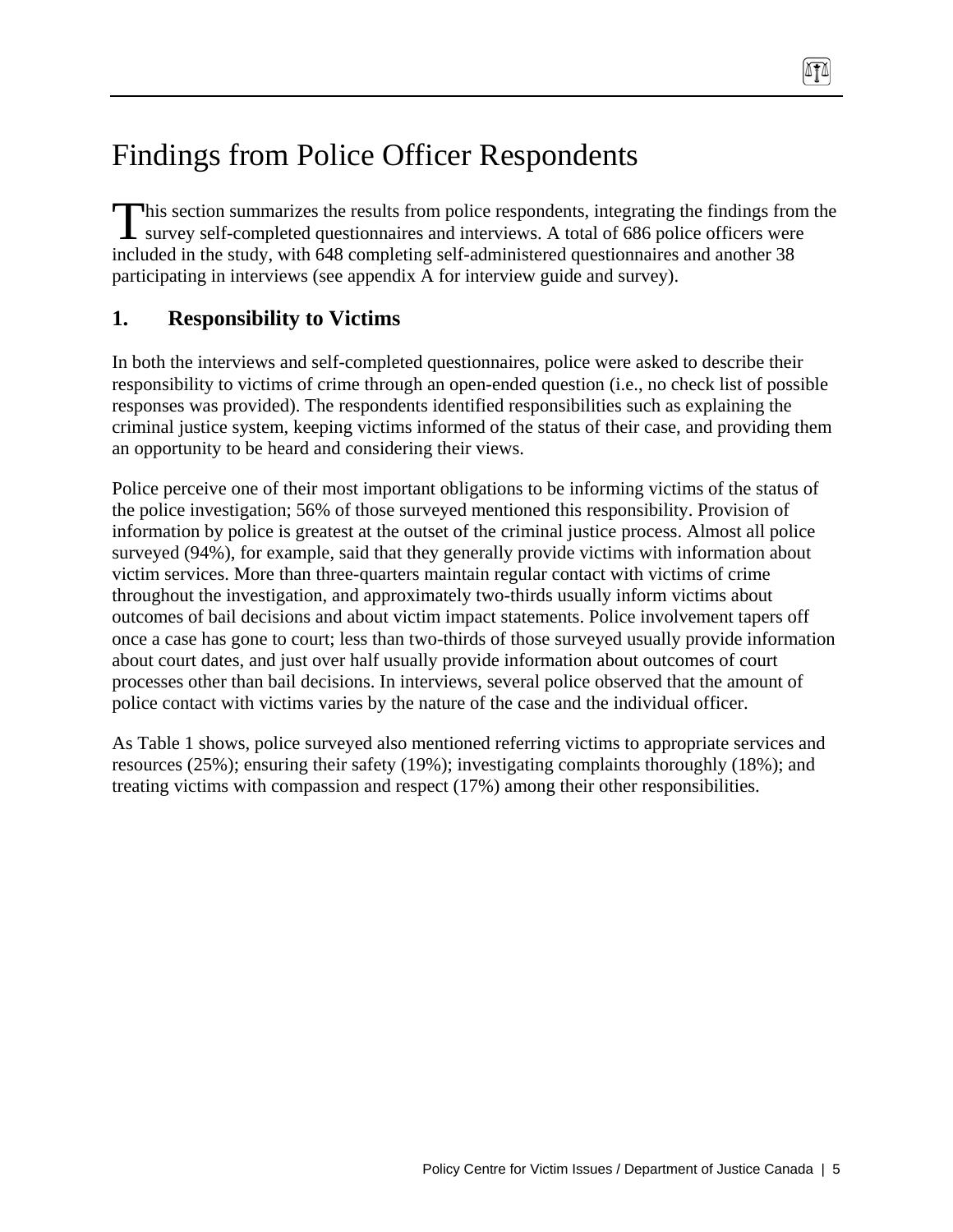| TABLE 1:<br>WHAT IS THE RESPONSIBILITY OF POLICE WITH RESPECT TO VICTIMS? <sup>2</sup> |                     |  |  |
|----------------------------------------------------------------------------------------|---------------------|--|--|
| Responsibility                                                                         | Police<br>$(N=686)$ |  |  |
| Inform victims of the status of the police investigation                               | 56%                 |  |  |
| Refer victims to appropriate services                                                  | 25%                 |  |  |
| Ensure the protection or safety of the victim                                          | 19%                 |  |  |
| Investigate complaints thoroughly                                                      | 18%                 |  |  |
| Treat victims with compassion or respect                                               | 17%                 |  |  |
| Explain the criminal justice system                                                    | 11%                 |  |  |
| Give victims priority                                                                  | 11%                 |  |  |
| Inform victims about their legal options                                               | 7%                  |  |  |
| Other                                                                                  | $<1\%$              |  |  |
| No response                                                                            | 9%                  |  |  |
| Note: Respondents could provide more than one response; total sums to more than 100%.  |                     |  |  |

The majority of police surveyed (67%) do not think that responding to victims' needs impedes their police work. On the contrary, in interviews, many police stressed that attending to victims' needs is an integral part of their work, although high workloads and limited resources compel them to prioritize their time. When asked how the needs of victims might be balanced with their time and resource restraints, police who were surveyed most often suggested that services to victims be provided by court-based or police-based victim services instead of by police themselves. This would allow police to focus their efforts on the conduct of the investigation.

## **2. Services for Victims**

The following section considers the availability and accessibility of victim services in the sites studied. Police were asked about the types of services available in their community, the services offered by their particular victim service organization(s), challenges to accessing victim services, and how to improve accessibility, including how best to inform victims about available services.

### **Types of Services Available**

In order to determine the full range of victim services available in the sites studied, police were asked to list the types of victim services available in their community (including their own organization, if applicable). Table 2 below provides these results.

 $\frac{1}{2}$  Note: Police were asked to describe their responsibility to victims of crime through an open-ended question, i.e., no check list of possible responses was provided.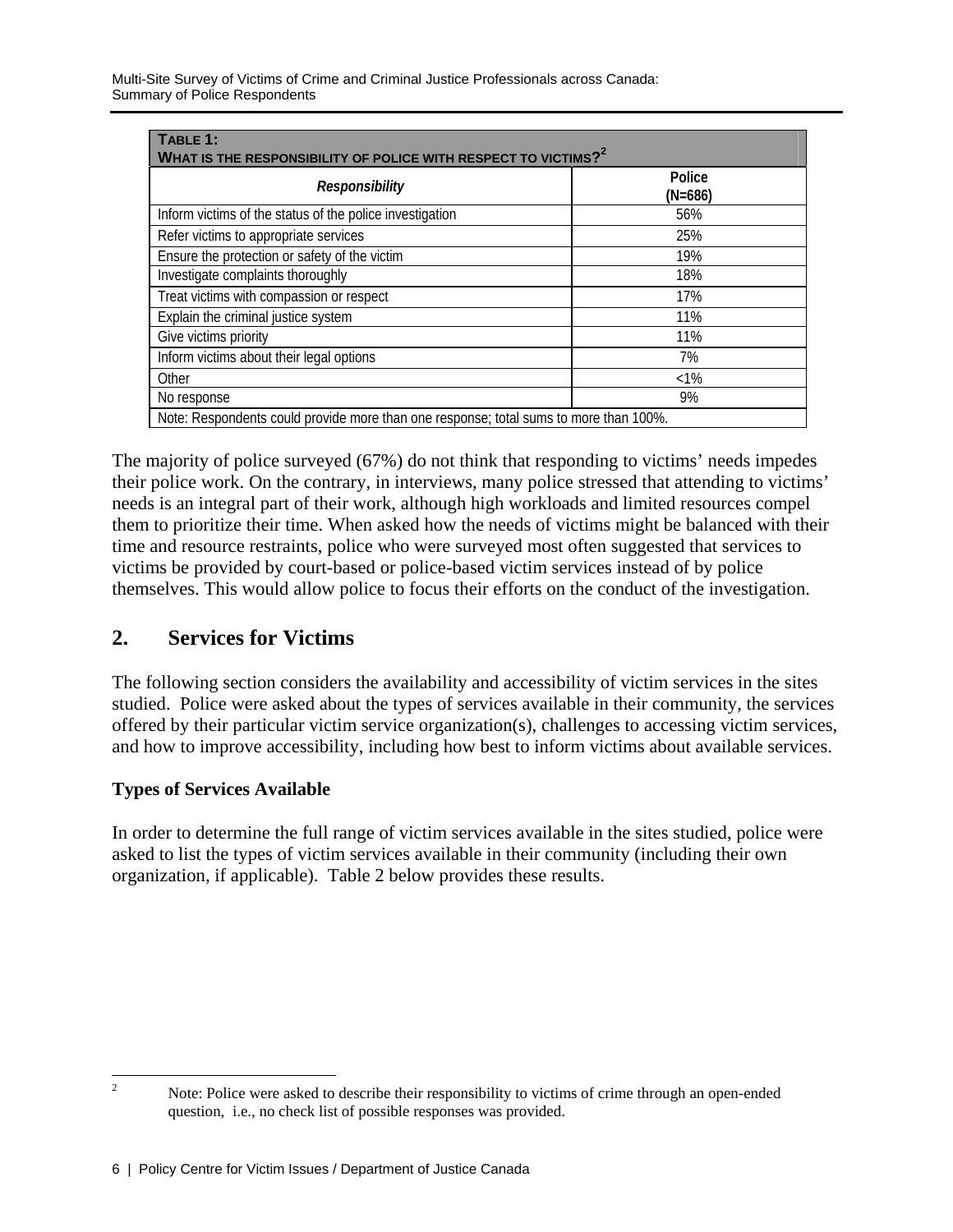| TABLE 2:<br>WHAT VICTIM SERVICES ARE AVAILABLE IN YOUR COMMUNITY?                                                                                                                                                                                                                                    |                     |  |  |
|------------------------------------------------------------------------------------------------------------------------------------------------------------------------------------------------------------------------------------------------------------------------------------------------------|---------------------|--|--|
| Type of service                                                                                                                                                                                                                                                                                      | Police<br>$(N=686)$ |  |  |
| Police-based victim services                                                                                                                                                                                                                                                                         | 82%                 |  |  |
| Court-based victim services                                                                                                                                                                                                                                                                          | 49%                 |  |  |
| Specialized victim services for domestic violence                                                                                                                                                                                                                                                    | 79%                 |  |  |
| Specialized victim services for sexual assault                                                                                                                                                                                                                                                       | 73%                 |  |  |
| Specialized victim services for children                                                                                                                                                                                                                                                             | 69%                 |  |  |
| Note: Respondents could provide more than one response, therefore, total sums to more than 100%.<br>Only those categories of service named in all of the surveys are included.<br>Respondents who listed another type of service or those who gave no response are not represented in this<br>table. |                     |  |  |

As seen in Table 2, about four-fifths of respondents reported that police-based victim services and specialized victim services for domestic violence, sexual assault, and children are available in their communities. About half of respondents reported that court-based services are available.

### **Challenges to Access**

In addition to the availability of victim services, the survey asked about accessibility. Police were asked to comment on whether particular accessibility issues exist for victim services in their communities. A sizeable minority (approximately  $10 - 25\%$ ) did not comment.

| TABLE 3:<br>DO VICTIMS OF CRIME FACE CHALLENGES IN ACCESSING VICTIM SERVICES IN YOUR COMMUNITY? |           |  |
|-------------------------------------------------------------------------------------------------|-----------|--|
| Percentage of respondents who indicated                                                         | Police    |  |
| challenges to accessing victim services                                                         | $(N=686)$ |  |
| Language barriers                                                                               | 11%       |  |
| <b>Financial barriers</b>                                                                       | 6%        |  |
| Services do not respond to cultural needs                                                       | 5%        |  |
| Lack of victim services because of rural location                                               | 9%        |  |
| Services do not respond to needs of both genders                                                | 6%        |  |
| Physical barriers for person with disabilities                                                  | 3%        |  |
| Note: Respondents could provide more than one response.                                         |           |  |
| Respondents who gave no response are not represented in this table.                             |           |  |

As seen in Table 3, few police perceive any difficulties with accessibility. The most common challenge to accessing victim services mentioned is providing services to victims whose first language is not French or English. As Table 3 shows, more than one-tenth of police said that language barriers exist in accessing victim services in their community. A shortage of interpreters and translators and the existence of immigrant or diverse cultures in their communities were the main reasons offered.

The absence of victim services in some rural locations is a challenge according to 9% of police surveyed. Lack of adequate transportation is the major impediment to access to victim services. While a few victim services organizations do home visits to these rural locations, distance is a challenge faced by many victims.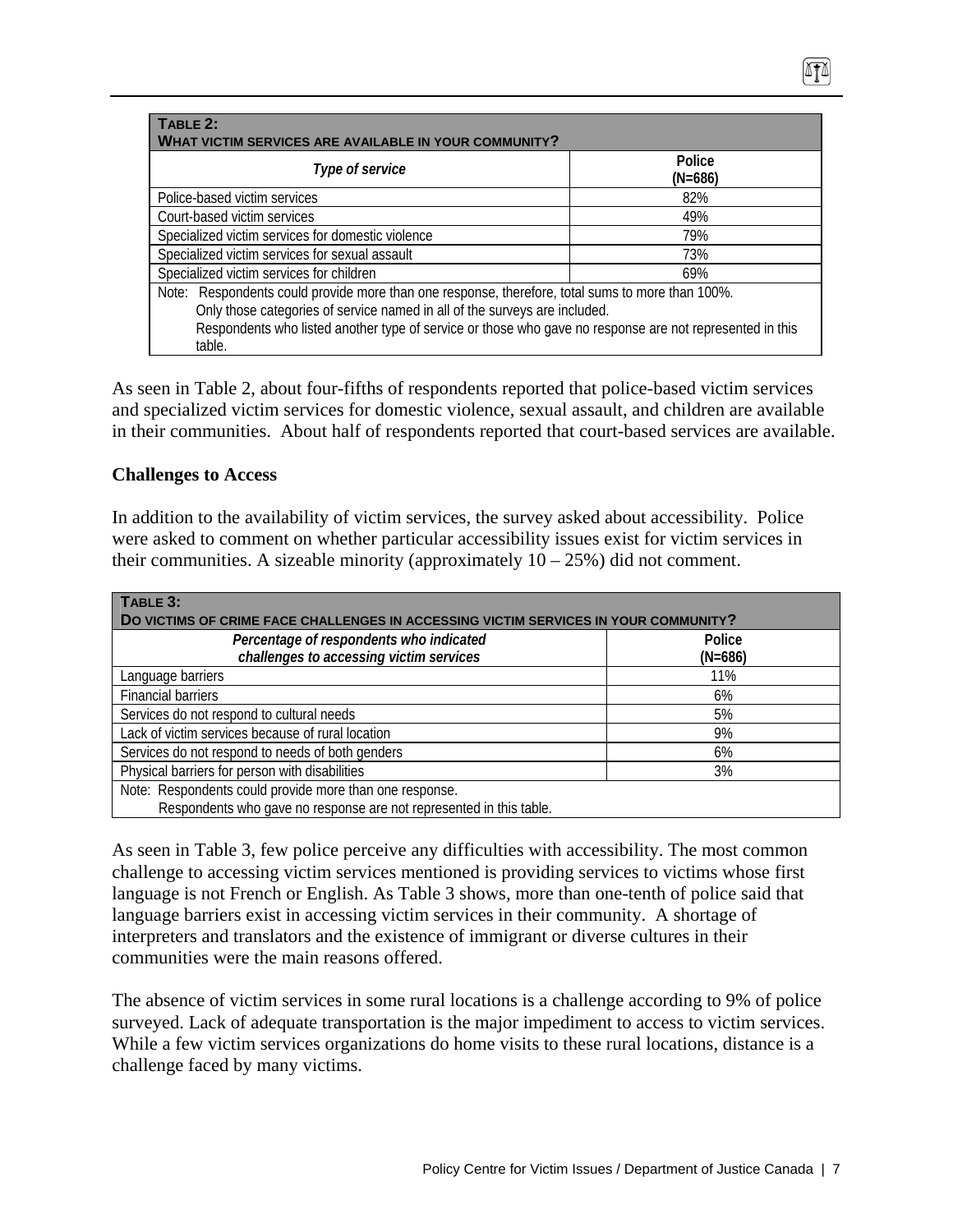## **3. Information for Victims**

The police officers who were surveyed generally agreed that victims usually receive adequate information about court dates, conditions of release, and case outcomes.

However, they did suggest that information provision to victims could be improved by stronger links among agencies and development of clear guidelines on agencies' responsibilities in providing information.

Table 4 shows the proportion of respondents who believe that victims usually receive adequate information on various aspects of their case and on the criminal justice system as a whole. There is substantial agreement among victim services providers, Crown Attorneys, and police that victims generally receive adequate information with respect to the date and location of their court proceedings; victim impact statements; victim services; the ultimate outcome of their case; and conditions of release. Police is the only group who believe that victims generally receive adequate information with respect to charges laid and the progress of the police investigation.

According to police, areas where improvements in information provision may be necessary include the alternative processes and restitution. It is worth noting that in general, police had a more positive opinion than their colleagues of the adequacy of information provided to victims of crime.

| TABLE 4:<br>DO VICTIMS USUALLY RECEIVE ADEQUATE INFORMATION?                                   |                               |                                |                     |                              |
|------------------------------------------------------------------------------------------------|-------------------------------|--------------------------------|---------------------|------------------------------|
| Percentage of respondents who agree<br>that victims usually receive<br>adequate information on | Victim<br>services<br>(N=318) | Crown<br>Attorney<br>$(N=188)$ | Police<br>$(N=686)$ | Advocacy<br>Groups<br>(N=47) |
| The progress of the police investigation                                                       | 42%                           | 32%                            | 83%                 | 19%                          |
| Outcomes of bail decisions                                                                     | 40%                           | 64%                            | 69%                 | 23%                          |
| Conditions of release                                                                          | 55%                           | 64%                            | 79%                 | 23%                          |
| Date and location of court proceedings                                                         | 81%                           | 70%                            | 78%                 | 60%                          |
| Charges laid                                                                                   | 70%                           | 59%                            | 90%                 | 49%                          |
| Charges dropped                                                                                | 49%                           | 52%                            | 67%                 | 32%                          |
| Victim impact statements                                                                       | 71%                           | 78%                            | 74%                 | 53%                          |
| Restitution                                                                                    | 47%                           | 66%                            | 59%                 | 15%                          |
| The ultimate outcome of the case                                                               | 60%                           | 61%                            | 75%                 | 43%                          |
| The criminal justice process                                                                   | 54%                           | 38%                            | 62%                 | 21%                          |
| Alternative processes                                                                          | 27%                           | 24%                            | 57%                 | 23%                          |
| Rights of accused                                                                              | 43%                           | 28%                            | 63%                 | 32%                          |
| Victim services                                                                                | 69%                           | 76%                            | 93%                 | 43%                          |
| Other community support services                                                               | 66%                           | 44%                            | 76%                 | 32%                          |
| Note: Respondents who gave no response are not represented in this table.                      |                               |                                |                     |                              |

### **Responsibility for Information Provision**

Table 5 below shows respondents' perceptions of criminal justice professionals' responsibility for providing information to victims of crime. With respect to certain pieces of information, respondents were mostly in agreement over which agency - Crown Attorney, police, or victim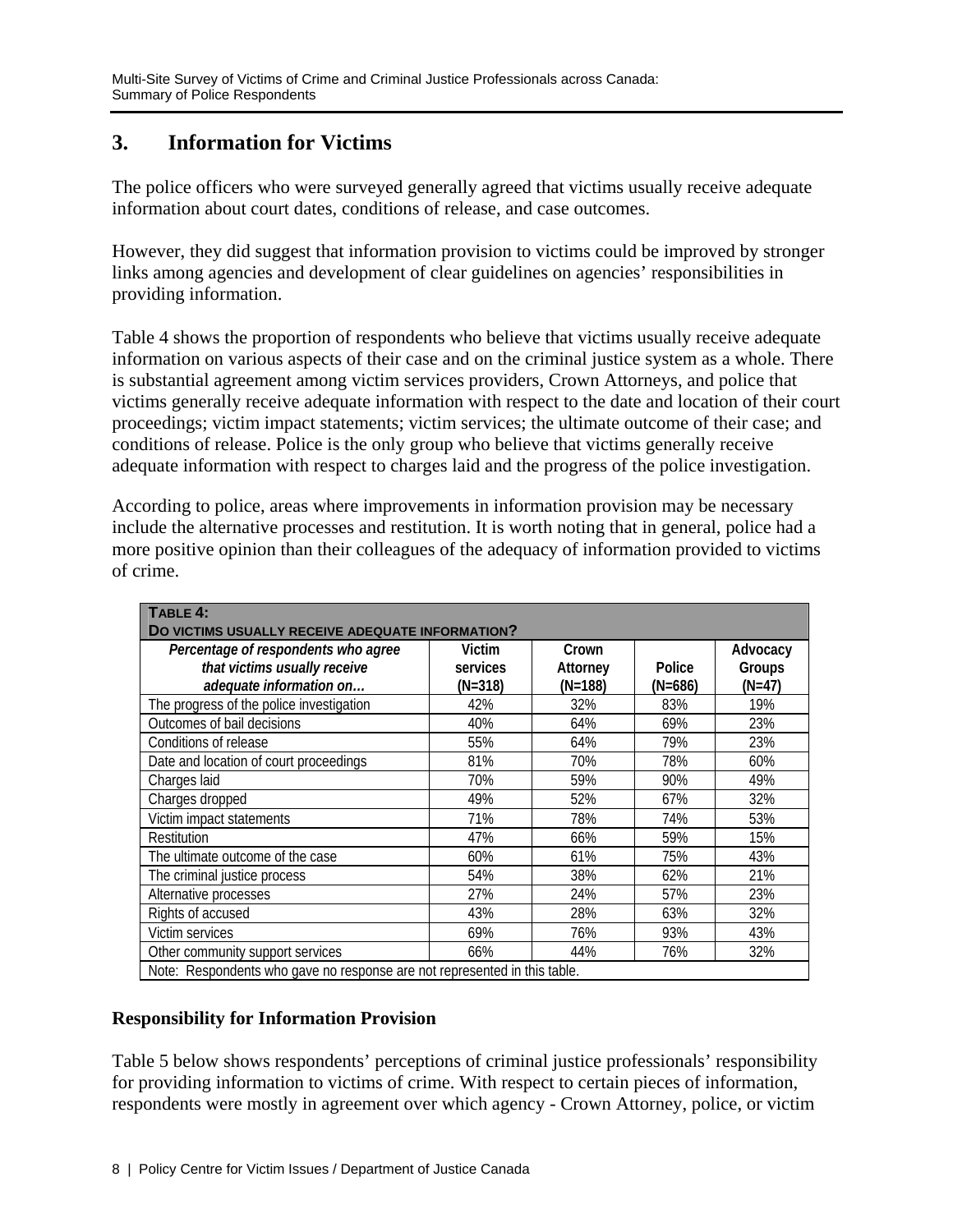services - should be responsible for informing victims. For example, a majority of respondents in all groups believes that police should inform victims about the progress of the police investigation and any charges laid. Similarly, a majority in all categories believes that victim services providers should provide information about victim services and other community support services, while Crown Attorneys should provide information about the ultimate outcome of the case. However, when it comes to the other types of information, there is less certainty among respondents regarding the three agencies' responsibilities for information provision.

Furthermore, in no instance did respondents assign full responsibility for information provision to a single agency. Instead, they regard information provision as a shared duty. Even where large majorities of respondents identified a certain agency as primarily responsible for providing information to victims, substantial proportions also believe that the other two agencies also have a role to play.

| TABLE 5:<br>WHO SHOULD PROVIDE THE FOLLOWING INFORMATION TO VICTIMS? |                              |                               |                     |                                    |
|----------------------------------------------------------------------|------------------------------|-------------------------------|---------------------|------------------------------------|
|                                                                      | <b>Victim</b>                | Crown                         |                     |                                    |
|                                                                      | <b>Services</b><br>$(N=318)$ | <b>Attorneys</b><br>$(N=188)$ | Police<br>$(N=686)$ | <b>Advocacy Groups</b><br>$(N=47)$ |
| The progress of the police investigation                             |                              |                               |                     |                                    |
| Crown Attorneys                                                      | 19%                          | 4%                            | 9%                  | 26%                                |
| Police                                                               | 81%                          | 85%                           | 90%                 | 68%                                |
| Victim services                                                      | 38%                          | 13%                           | 19%                 | 43%                                |
| <b>Outcomes of bail decisions</b>                                    |                              |                               |                     |                                    |
| Crown Attorneys                                                      | 52%                          | 34%                           | 58%                 | 64%                                |
| Police                                                               | 38%                          | 34%                           | 42%                 | 23%                                |
| Victim services                                                      | 47%                          | 51%                           | 23%                 | 40%                                |
| Conditions of release                                                |                              |                               |                     |                                    |
| <b>Crown Attorneys</b>                                               | 48%                          | 34%                           | 51%                 | 62%                                |
| Police                                                               | 51%                          | 35%                           | 54%                 | 34%                                |
| Victim services                                                      | 48%                          | 51%                           | 23%                 | 36%                                |
| Date and location of court proceedings                               |                              |                               |                     |                                    |
| <b>Crown Attorneys</b>                                               | 50%                          | 36%                           | 47%                 | 57%                                |
| Police                                                               | 29%                          | 30%                           | 47%                 | 26%                                |
| Victim services                                                      | 61%                          | 50%                           | 28%                 | 45%                                |
| Charges laid                                                         |                              |                               |                     |                                    |
| <b>Crown Attorneys</b>                                               | 35%                          | 26%                           | 28%                 | 49%                                |
| Police                                                               | 70%                          | 60%                           | 79%                 | 66%                                |
| <b>Victim services</b>                                               | 30%                          | 22%                           | 10%                 | 17%                                |
| Charges dropped                                                      |                              |                               |                     |                                    |
| <b>Crown Attorneys</b>                                               | 56%                          | 65%                           | 76%                 | 68%                                |
| Police                                                               | 50%                          | 27%                           | 35%                 | 38%                                |
| Victim services                                                      | 31%                          | 24%                           | 10%                 | 21%                                |
| Victim impact statements                                             |                              |                               |                     |                                    |
| Crown Attorneys                                                      | 37%                          | 28%                           | 35%                 | 60%                                |
| Police                                                               | 35%                          | 34%                           | 50%                 | 15%                                |
| <b>Victim services</b>                                               | 82%                          | 67%                           | 46%                 | 72%                                |
| <b>Restitution</b>                                                   |                              |                               |                     |                                    |
| <b>Crown Attorneys</b>                                               | 42%                          | 36%                           | 63%                 | 66%                                |
| Police                                                               | 21%                          | 32%                           | 29%                 | 13%                                |
| <b>Victim services</b>                                               | 62%                          | 48%                           | 28%                 | 51%                                |
| The ultimate outcome of the case                                     |                              |                               |                     |                                    |
| <b>Crown Attorneys</b>                                               | 70%                          | 62%                           | 68%                 | 81%                                |
| Police                                                               | 25%                          | 29%                           | 42%                 | 11%                                |
| Victim services                                                      | 51%                          | 37%                           | 18%                 | 45%                                |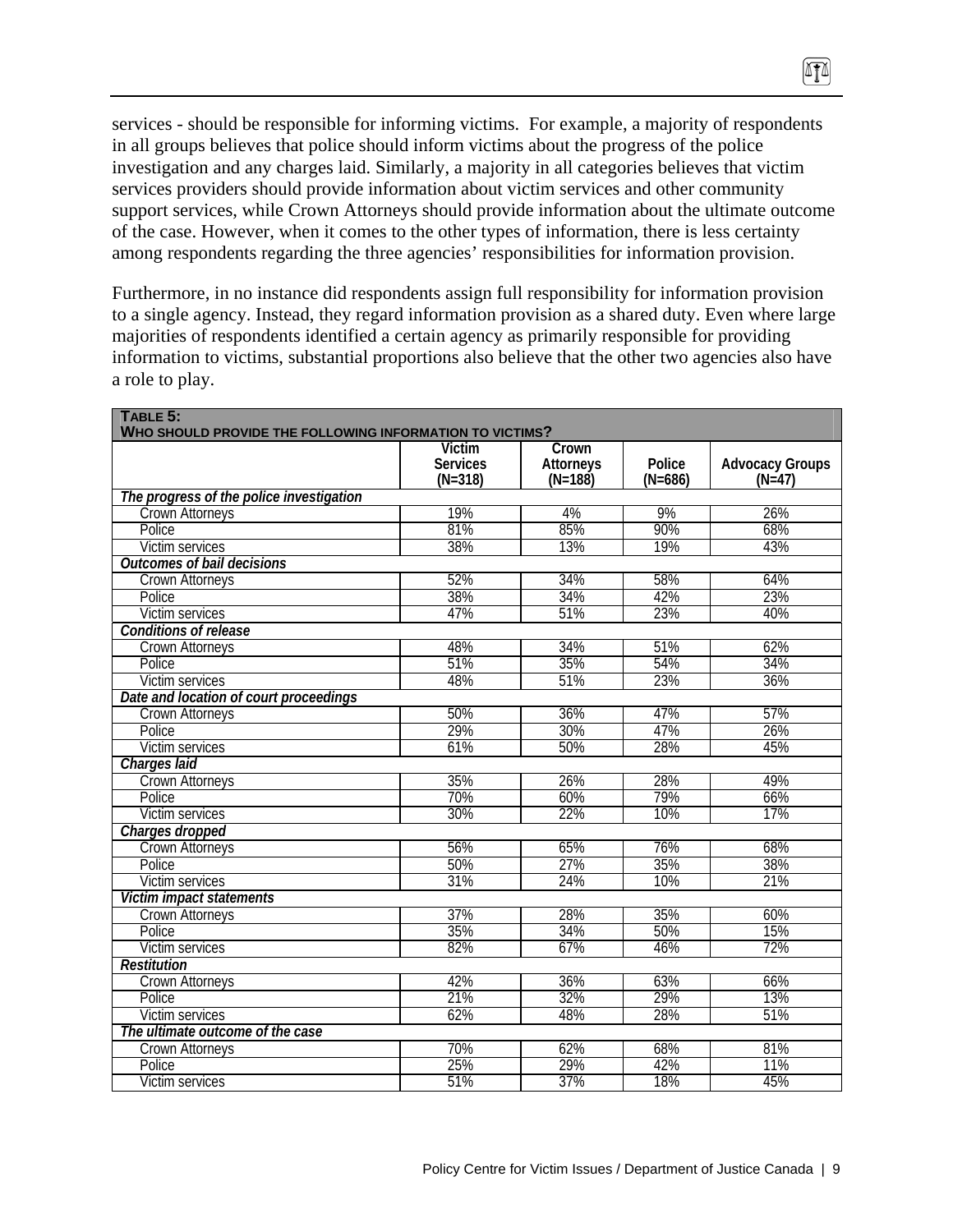|                                  | Victim<br><b>Services</b> | Crown<br>Attorneys | Police | <b>Advocacy Groups</b> |
|----------------------------------|---------------------------|--------------------|--------|------------------------|
| The criminal justice process     |                           |                    |        |                        |
| <b>Crown Attorneys</b>           | 55%                       | 44%                | 69%    | 68%                    |
| Police                           | 30%                       | 20%                | 33%    | 21%                    |
| <b>Victim services</b>           | 73%                       | 66%                | 38%    | 60%                    |
| Alternative processes            |                           |                    |        |                        |
| <b>Crown Attorneys</b>           | 55%                       | 37%                | 65%    | 62%                    |
| Police                           | 26%                       | 30%                | 35%    | 23%                    |
| Victim services                  | 55%                       | 49%                | 32%    | 55%                    |
| <b>Rights of accused</b>         |                           |                    |        |                        |
| <b>Crown Attorneys</b>           | 59%                       | 51%                | 49%    | 60%                    |
| Police                           | 47%                       | 19%                | 53%    | 40%                    |
| Victim services                  | 46%                       | 41%                | 25%    | 43%                    |
| Victim services                  |                           |                    |        |                        |
| Crown Attorneys                  | 40%                       | 26%                | 19%    | 57%                    |
| Police                           | 64%                       | 43%                | 68%    | 53%                    |
| Victim services                  | 75%                       | 73%                | 61%    | 75%                    |
| Other community support services |                           |                    |        |                        |
| <b>Crown Attorneys</b>           | 31%                       | 17%                | 16%    | 36%                    |
| Police                           | 45%                       | 28%                | 48%    | 49%                    |
| Victim services                  | 87%                       | 84%                | 74%    | 79%                    |

### **Obstacles to Information Provision and Possible Improvements**

In interviews, police explained that there are several obstacles to providing information to victims of crime. Insufficient time and limited resources are perhaps the most significant. They also believed that the sheer volume of cases in the system makes it impossible for criminal justice professionals to provide all victims of crime with all of the information that they may want or require. Moreover, police pointed to their own limited access to Crown Attorneys, court and observed that privacy legislation and policies limit the extent to which the various agencies involved can share information. Other difficulties in providing information include victim transience or reluctance to be contacted, and the possibility that disclosure of certain information may jeopardize the trial.

Among the more frequently mentioned measures to improve the information given to victims were more widespread establishment of court-based or police-based victim assistance programs; better provision of information by police and by the Crown Attorney and/or more police and Crown Attorney resources; a more active role for the court in providing information; creation of stronger links among all agencies involved in order to establish clear guidelines and direction on who should provide what information; and increased information-sharing among agencies. Other suggestions included education and training so that all criminal justice professionals gain a better understanding of the role of victim services organizations; more print materials; and implementation of a standardized checklist or protocol for reference by police, the Crown Attorney, and victim services, to ensure that all professionals dealing with victims are providing information in a consistent manner. There were also suggestions for implementation of a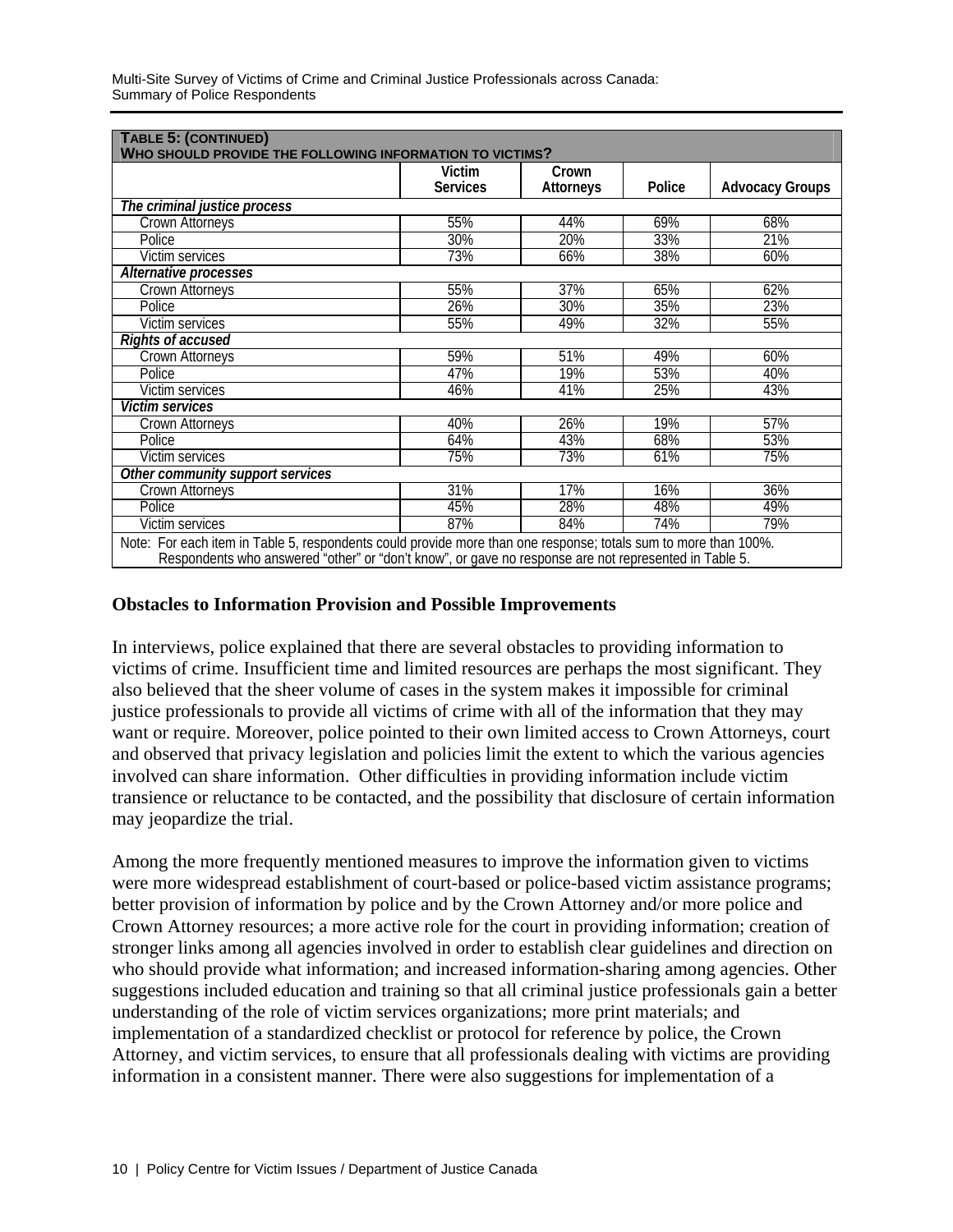centralized, computerized repository of information accessible to all agencies and for improved public education about various aspects of the criminal justice process.

0TA

### **Information-Sharing and Collaboration**

The police surveys and interviews used open-ended questions to examine the extent to which information-sharing and collaboration occur between victim services, on one hand, and police on the other. While there is evidence of some collaboration among agencies serving victims, there is also support for establishing stronger links among them in order to improve services for victims. Police were asked to describe the nature of their relationship with victim services. As shown in Table 6, just under one-fifth of those surveyed reported that victim services has access to police reports and files, while a similar proportion simply explained that police share information with victim services. Fifteen percent reported that victim services is part of police service or they share office space. On the other hand, 12% said that police and victim services do not work together or share information at all.

| TABLE 6:<br><b>COLLABORATION OF POLICE WITH VICTIM SERVICES, AS REPORTED BY POLICE</b> |                     |  |
|----------------------------------------------------------------------------------------|---------------------|--|
| Nature of collaboration                                                                | Police<br>$(N=686)$ |  |
| Victim services have access to police reports or files                                 | 18%                 |  |
| Share information                                                                      | 17%                 |  |
| Victim services is part of police service or share office                              | 15%                 |  |
| Victim services updates police after contact with victim                               | 10%                 |  |
| Open communication or close collaboration                                              | 7%                  |  |
| Poor communication or limited collaboration                                            | 5%                  |  |
| Victim services attends complaints or occurrences                                      | 4%                  |  |
| Other                                                                                  | 9%                  |  |
| Do not work together or share information                                              | 12%                 |  |
| No response                                                                            | 10%                 |  |
| Note: Respondents could provide more than one response; total sums to more than 100%.  |                     |  |

In a separate question, police were asked specifically whether their division or department has a policy for allowing victim services to access victim files. Forty percent of those surveyed reported that such a policy is in place, although close to half did not know whether their organization had such a policy. Of police who reported the existence of a policy allowing victim services to access their files, more than one-quarter said that this access is unlimited. However, it was more common for police to report some limitations. For example, of police who said that an information-sharing policy exists 17% reported that victim services has access only to certain files; 13% said access is possible only with the victim's consent; and 11% said that federal legislation limits the extent to which they share information with victim services.<sup>3</sup>

Police were also asked about the referrals they make to victim services. More than three-quarters of police surveyed said they generally refer victims to police-based victim services and more than two-thirds generally refer victims to specialized victim services for domestic violence.

<sup>&</sup>lt;sup>2</sup><br>3

Note: federal privacy legislation is applicable only to RCMP, not to other police forces.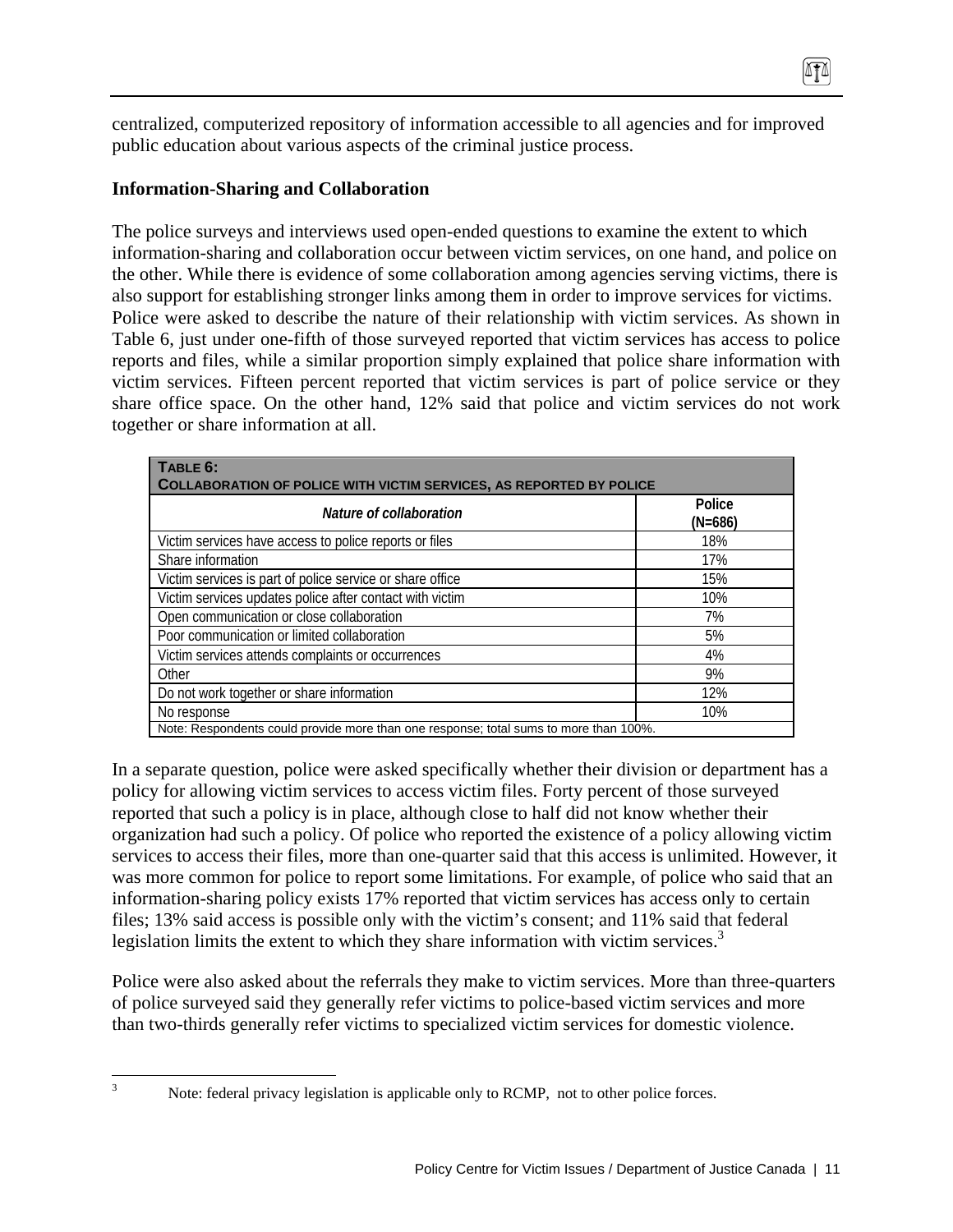Over 60% refer victims to specialized services for sexual assault and specialized services for children, and one one-third refer victims to court-based victim services.

## **4. Bail Determinations**

The 1999 amendments to the *Criminal Code* include several provisions to protect the safety of victims of crime in bail determinations. The provisions direct police officers, judges, and justices of the peace to consider the safety and security of the victim in decisions to release the accused pending the first court appearance; require judges to consider no-contact conditions and any other conditions necessary to ensure the safety and security of the victim; and ensure that the particular concerns of the victim are considered and highlighted in decisions on the imposition of special bail conditions. This section describes police practices with respect to victim protection in bail determinations, and discusses the extent to which victim services providers and advocacy groups believe that victim safety is considered at bail.

### **Police Practices at Bail**

Police who were interviewed were unanimous in stating that considering victim safety is an essential responsibility for police immediately following an arrest and at the point of any release proceedings. The larger group of police surveyed in this research reported using a variety of methods to ensure that victims' safety concerns are considered at bail hearings. Over one-third reported preparing a written submission with recommendations for specific bail conditions following a thorough investigation and/or an objective assessment of risk (35%); others simply said that they consult with and pass information on to the Crown Attorney for consideration (21%). Some police attend bail hearings to speak on behalf of the victim or even encourage the victim to attend (15%), while still others said that they consult with the victim and obtain their statement (13%). A small proportion indicated opposing release outright when the victim's safety is at risk.

In interviews, several police cautioned that while it is important to listen to victims' concerns, police must remain objective in their determination of the level of risk to the victim. They pointed out that emotion could lead victims to make exaggerated claims and overestimate the risk posed by the accused. Police must therefore exercise judgment when reporting or making recommendations to the Crown Attorney. Several police also pointed out that in some cases (particularly domestic violence), victims *underestimate* the risk posed by the accused and will disagree with police requests for conditions such as no-contact orders. These interviewees noted that these are cases in which they will not necessarily promote the wishes of the victim.

### **Consideration of Victim Safety at Bail**

Despite the results from the surveys and interviews with police, which suggest that they are concerned about protection of the victim at bail, only 30% of victim services providers and onequarter of advocacy groups surveyed believe that the victim's safety is generally considered in decisions about bail and conditions of release, although several victim services providers acknowledged in interviews that there has been substantial evolution in this regard and that police are very sensitive to safety issues.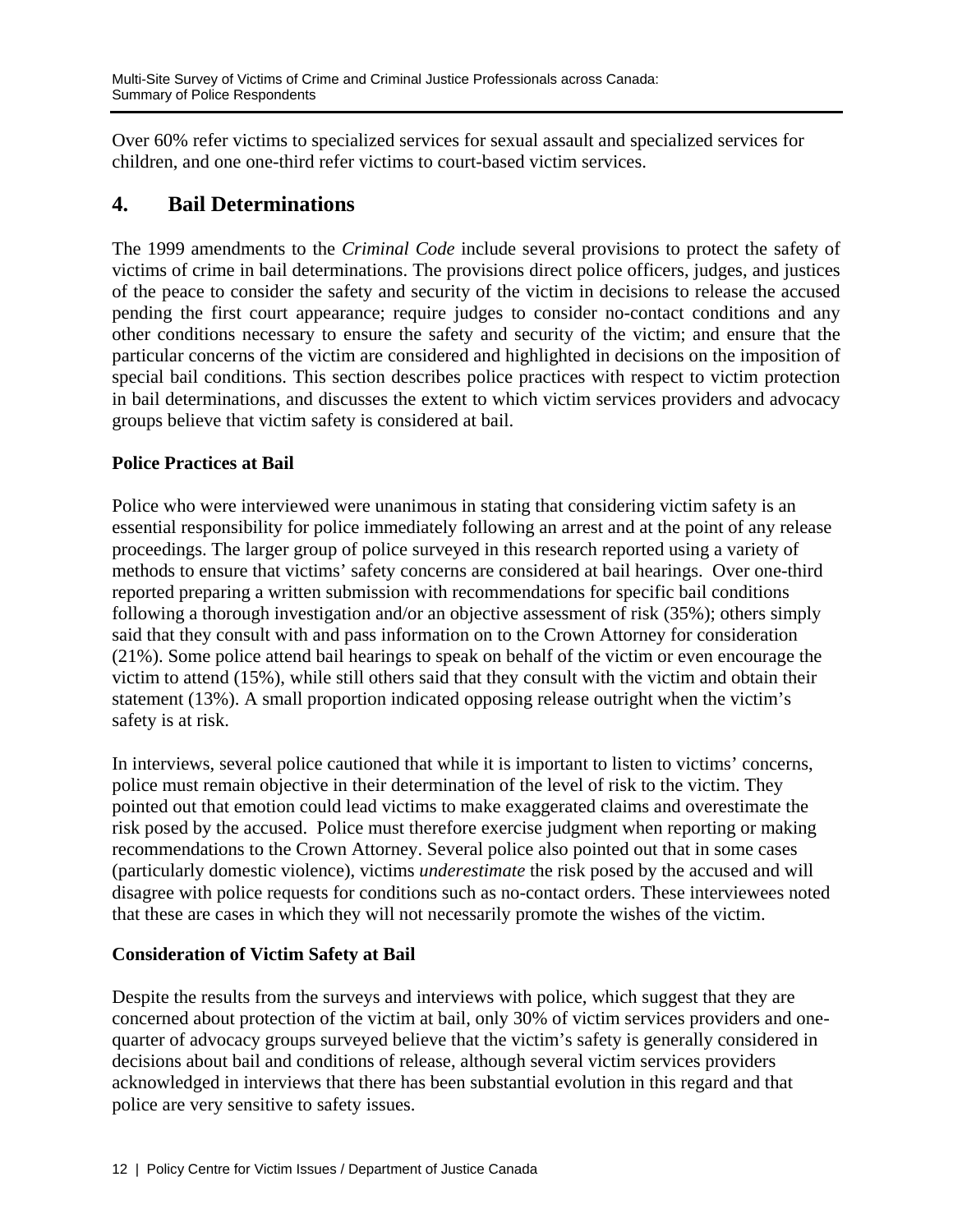## **5. Victim Impact Statements**

Victim impact statements (VIS) are written statements in which victims can describe the effect of the crime on them and any harm or loss suffered as a result of the crime. The 1999 amendments to the *Criminal Code* allow victims to read their statements aloud during sentencing, require the judge to ask before sentencing whether the victim has been informed of the opportunity to complete a VIS and permit the judge to adjourn the sentencing, to give the victim time to prepare the statement.

### **Frequency of Submission**

Police respondents were asked whether, based on their experience, victims generally submit victim impact statements to the court. As to the frequency with which victim impact statements are submitted, about half of police respondents (46%) believe that victims generally submit victim impact statements only in serious cases, such as sexual assault, other violent offences, and certain property crimes. About one-third think that victim impact statements are submitted in most cases, and about one-fifth reported that in their experience, victims usually do not submit victim impact statements, regardless of the severity of the offence.

The results for frequency of submission of victim impact statements are provided in Table 7. These results include only those respondents who provided an answer to this question.

| TABLE 7:<br><b>DO VICTIMS USUALLY SUBMIT VICTIM IMPACT STATEMENTS AT SENTENCING?</b><br><b>BASE: RESPONDENTS WHO PROVIDED A RESPONSE (DON'T KNOW AND NO RESPONSE</b><br>EXCLUDED). |                     |  |
|------------------------------------------------------------------------------------------------------------------------------------------------------------------------------------|---------------------|--|
|                                                                                                                                                                                    | Police<br>$(n=547)$ |  |
| Yes, in most cases                                                                                                                                                                 | 34%                 |  |
| Yes, only in serious cases                                                                                                                                                         | 46%                 |  |
| <b>No</b>                                                                                                                                                                          | 20%                 |  |

### **Obstacles to Use of Victim Impact Statements**

As shown in Table 8 below, about one-fifth (19%) of police believe that there are obstacles to the use of victim impact statements. Over a third of police could not provide an answer.

| TABLE 8:                                                                              |                     |  |
|---------------------------------------------------------------------------------------|---------------------|--|
| ARE THERE OBSTACLES OR PROBLEMS WITH THE USE OF VICTIM IMPACT STATEMENTS?             |                     |  |
|                                                                                       | Police<br>$(N=686)$ |  |
| Yes                                                                                   | 19%                 |  |
| N <sub>0</sub>                                                                        | 45%                 |  |
| Don't know                                                                            | 36%                 |  |
| No response                                                                           | 1%                  |  |
| Note: Respondents could provide more than one response; total sums to more than 100%. |                     |  |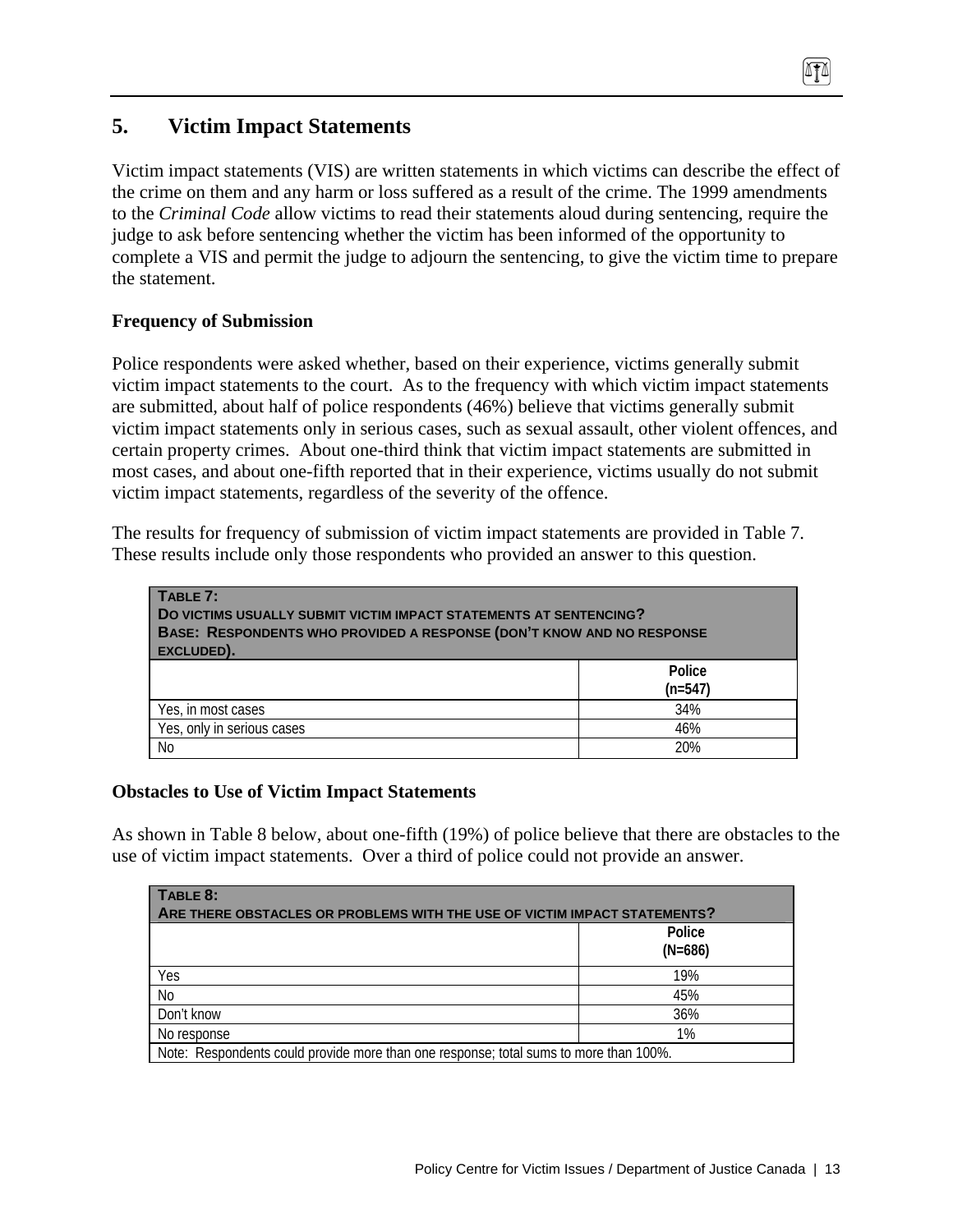Police were asked to explain why they believe there are obstacles to or problems with the use of victim impact statements. Table 9 shows the main reasons cited; the results are discussed in more detail below.

| TABLE 9:<br><b>OBSTACLES OR PROBLEMS WITH VICTIM IMPACT STATEMENTS</b><br>BASE: RESPONDENTS WHO BELIEVE THERE ARE OBSTACLES OR PROBLEMS WITH VICTIM IMPACT |                     |  |
|------------------------------------------------------------------------------------------------------------------------------------------------------------|---------------------|--|
| <b>STATEMENTS.</b>                                                                                                                                         |                     |  |
|                                                                                                                                                            | Police<br>$(n=128)$ |  |
| Lack of awareness or information                                                                                                                           | 2%                  |  |
| Defence counsel objections or cross-examination                                                                                                            | 21%                 |  |
| Literacy or language barriers                                                                                                                              | 16%                 |  |
| Victim disinterest or fear or reluctance on part of victim                                                                                                 | 13%                 |  |
| Time constraints                                                                                                                                           | 21%                 |  |
| Perception that is not considered                                                                                                                          | 12%                 |  |
| Crown Attorney or judicial reluctance                                                                                                                      | 8%                  |  |
| Lack of awareness by criminal justice professionals                                                                                                        | 4%                  |  |
| Other                                                                                                                                                      | 6%                  |  |
| No response                                                                                                                                                | 9%                  |  |

The need to disclose the victim impact statement to defence counsel creates the possibility of defence counsel objections to the victim impact statement or cross-examination on the statement either at trial or sentencing. This was an important obstacle for police (21%), leading to victims or Crown Attorneys not submitting victim impact statements.

Another equally important obstacle to the use of victim impact statements mentioned by police is time constraints such that victims do not always have enough time to complete the statement (this occurs most often in cases where a plea is quickly agreed to).

## **6. Restorative Justice**

In recent years, restorative justice approaches have become more widely used at all stages of criminal proceedings. Restorative justice considers the wrong done the person as well as the wrong done to the community. Restorative justice programs involve the victim(s) or a representative, the offender(s), and community representatives. The offender is required to accept responsibility for the crime and take steps to repair the harm he or she has caused. In this way restorative approaches can restore peace and equilibrium within a community and can afford victims of crime greater opportunities to participate actively in decision-making. However, concerns have been raised about victim participation and voluntary consent, and support to victims in a restorative process. This study included several exploratory questions to discover the extent to which criminal justice professionals have participated in restorative justice approaches and their views on the appropriateness and effectiveness of these approaches.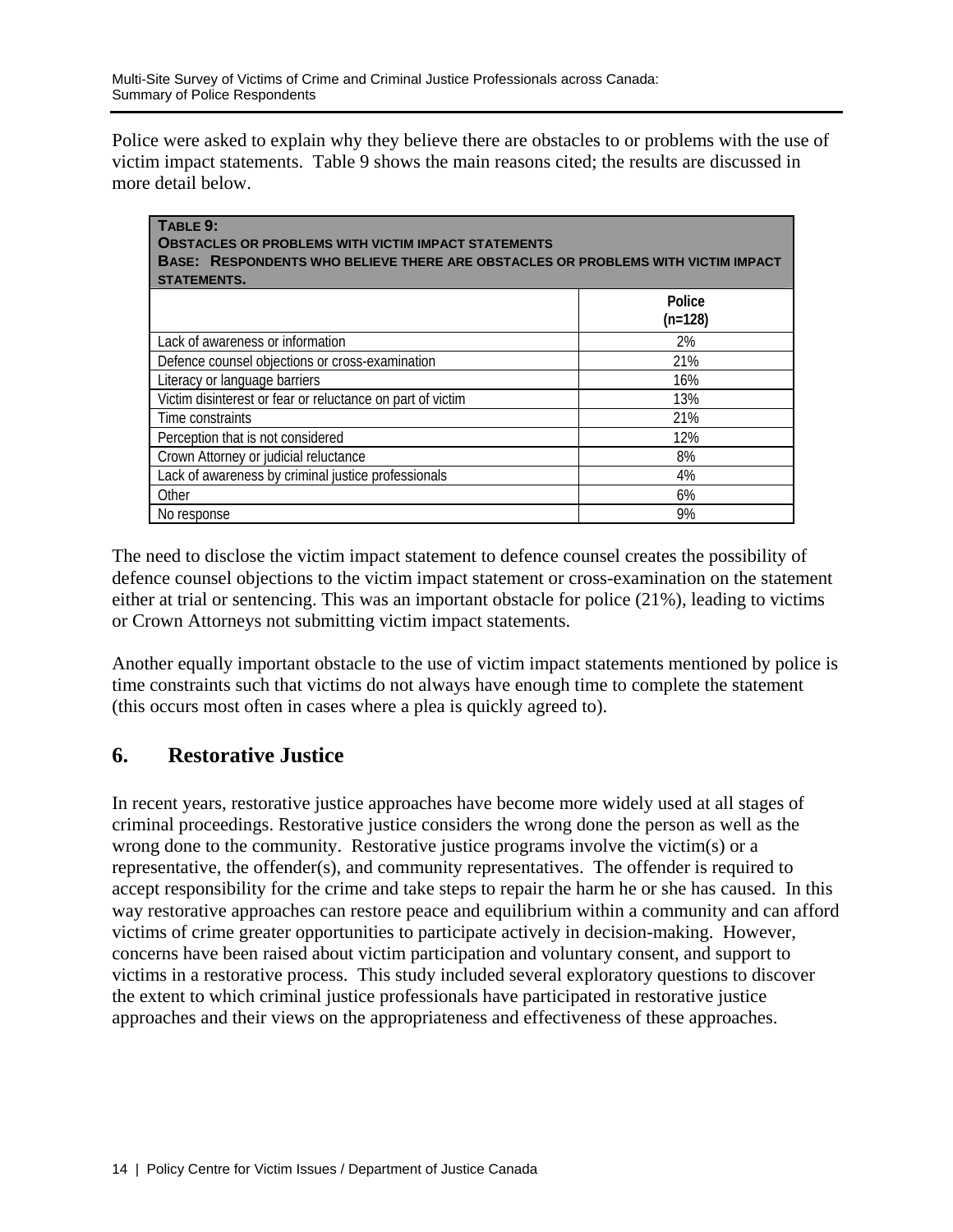### **Participation in Restorative Justice Approaches**

The majority of police (80%) have not participated in a restorative justice approach, with less than one-fifth indicated having ever participated in a restorative justice process (Table 10).

| <b>TABLE 10:</b><br>HAVE YOU EVER PARTICIPATED IN A RESTORATIVE JUSTICE APPROACH? |                     |  |
|-----------------------------------------------------------------------------------|---------------------|--|
|                                                                                   | Police<br>$(N=686)$ |  |
| Yes                                                                               | 17%                 |  |
| N <sub>o</sub>                                                                    | 80%                 |  |
| Don't know                                                                        | 2%                  |  |
| No response                                                                       | 1%                  |  |

The respondents who have participated in a restorative process reported having been involved in various restorative approaches, including sentencing and healing circles, diversion, mediation, and community and youth justice forums. As Table 11 below shows, police are most likely to have participated prior to charges being laid.

| <b>TABLE 11:</b><br>AT WHAT STAGE IN THE PROCESS HAVE YOU PARTICIPATED IN RESTORATIVE JUSTICE?<br><b>BASE: RESPONDENTS WHO HAVE PARTICIPATED IN RESTORATIVE JUSTICE PROCESSES.</b> |           |  |  |  |
|------------------------------------------------------------------------------------------------------------------------------------------------------------------------------------|-----------|--|--|--|
|                                                                                                                                                                                    | Police    |  |  |  |
|                                                                                                                                                                                    | $(n=118)$ |  |  |  |
| Pre-charge                                                                                                                                                                         | 74%       |  |  |  |
| Sentencing                                                                                                                                                                         | 25%       |  |  |  |
| Other                                                                                                                                                                              | 20%       |  |  |  |
| No response                                                                                                                                                                        | $1\%$     |  |  |  |
| Note: Respondents could provide more than one response; totals sum to more than 100%.                                                                                              |           |  |  |  |

Table 12 below shows the most common explanations for respondents' lack of involvement in restorative justice. The most common reason is that restorative approaches are not available or not yet widely used in their province. It was suggested that there may be a perception among some members of the police that restorative justice is only to be applied in cases involving Aboriginal people.

A sizeable proportion of respondents explained that restorative justice had never come up as an option or that they had never had a case suitable for restorative justice. Other common explanations for respondents' non-participation in restorative justice were that such approaches do not protect the victim adequately and that such approaches do not act as a deterrent.

Certain respondents gave other reasons for their non-participation in restorative justice, which do not appear in the table below. For example, 8% of police attributed their non-participation in restorative justice to their lack of knowledge about it. Six percent of police reported that it is not part of their job responsibility to become involved in restorative processes.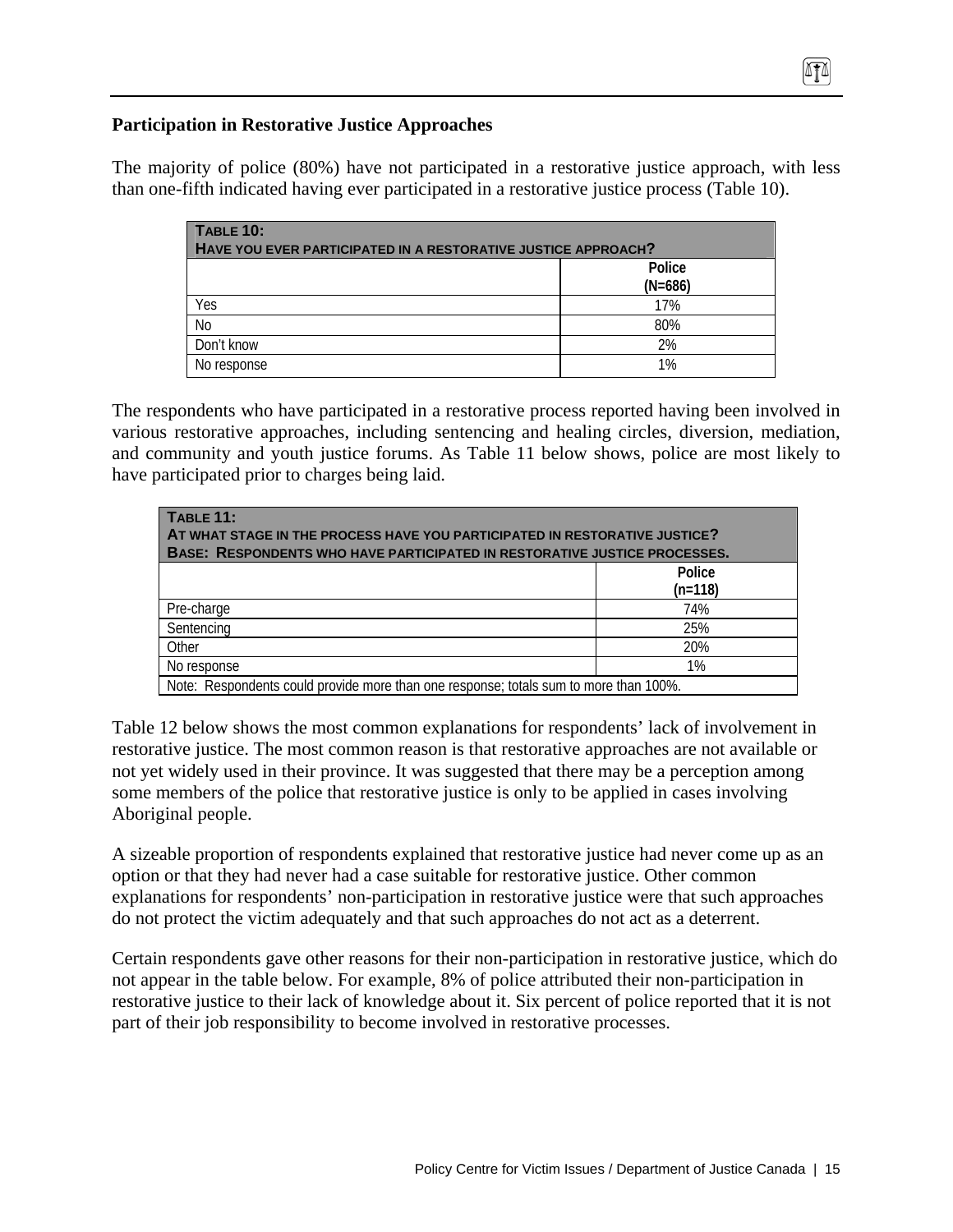| <b>TABLE 12:</b><br>WHY HAVE YOU NOT USED OR PARTICIPATED IN A RESTORATIVE JUSTICE APPROACH?<br><b>BASE: RESPONDENTS WHO HAVE NOT PARTICIPATED IN RESTORATIVE JUSTICE PROCESSES.</b> |                     |  |  |  |
|--------------------------------------------------------------------------------------------------------------------------------------------------------------------------------------|---------------------|--|--|--|
|                                                                                                                                                                                      | Police<br>$(n=549)$ |  |  |  |
| Not available                                                                                                                                                                        | 29%                 |  |  |  |
| No opportunity or no suitable case                                                                                                                                                   | 24%                 |  |  |  |
| Do not adequately protect victim                                                                                                                                                     | 11%                 |  |  |  |
| Do not act as a deterrent                                                                                                                                                            | 13%                 |  |  |  |
| Don't know or No response                                                                                                                                                            | 14%                 |  |  |  |
| Notes: Respondents could provide more than one response, but not all responses have been included in this<br>table; total does not sum to 100%.                                      |                     |  |  |  |

### **Victim Involvement in Restorative Justice**

With regard to the extent to which victims are involved in the decision to use restorative justice approaches, the majority of police (80%) think that consultation with the victim always take place (Table 13).

| <b>TABLE 13:</b><br>WHAT BEST DESCRIBES THE VICTIM'S INVOLVEMENT IN THE DECISION TO USE<br><b>RESTORATIVE JUSTICE?</b><br>BASE: RESPONDENTS WHO HAVE PARTICIPATED IN RESTORATIVE JUSTICE PROCESSES. |                     |  |  |  |  |
|-----------------------------------------------------------------------------------------------------------------------------------------------------------------------------------------------------|---------------------|--|--|--|--|
|                                                                                                                                                                                                     | Police<br>$(n=118)$ |  |  |  |  |
| Victim is always involved                                                                                                                                                                           | 80%                 |  |  |  |  |
| Victim is sometimes involved                                                                                                                                                                        | 14%                 |  |  |  |  |
| Victim is seldom involved                                                                                                                                                                           | 6%                  |  |  |  |  |
| No response                                                                                                                                                                                         |                     |  |  |  |  |

## **7. Information for Criminal Justice Professionals**

As shown in Table 14, more police believed that they are not adequately informed of the *Criminal Code* provisions intended to benefit victims (46%) than those who believed that they are adequately informed (40%).

| TABLE 14:<br>ARE CRIMINAL JUSTICE PROFESSIONALS ADEQUATELY INFORMED OF PROVISIONS TO BENEFIT<br><b>VICTIMS?</b> |                     |  |  |  |
|-----------------------------------------------------------------------------------------------------------------|---------------------|--|--|--|
|                                                                                                                 | Police<br>$(N=686)$ |  |  |  |
| Yes                                                                                                             | 40%                 |  |  |  |
| No                                                                                                              | 46%                 |  |  |  |
| Don't know                                                                                                      | 13%                 |  |  |  |
| No response                                                                                                     | 1%                  |  |  |  |

In interviews, police described various internal police systems for disseminating information, including not only distribution of printed materials, but also regular internal briefings, internal e-mail notification of legislative changes, and training workshops and seminars when there are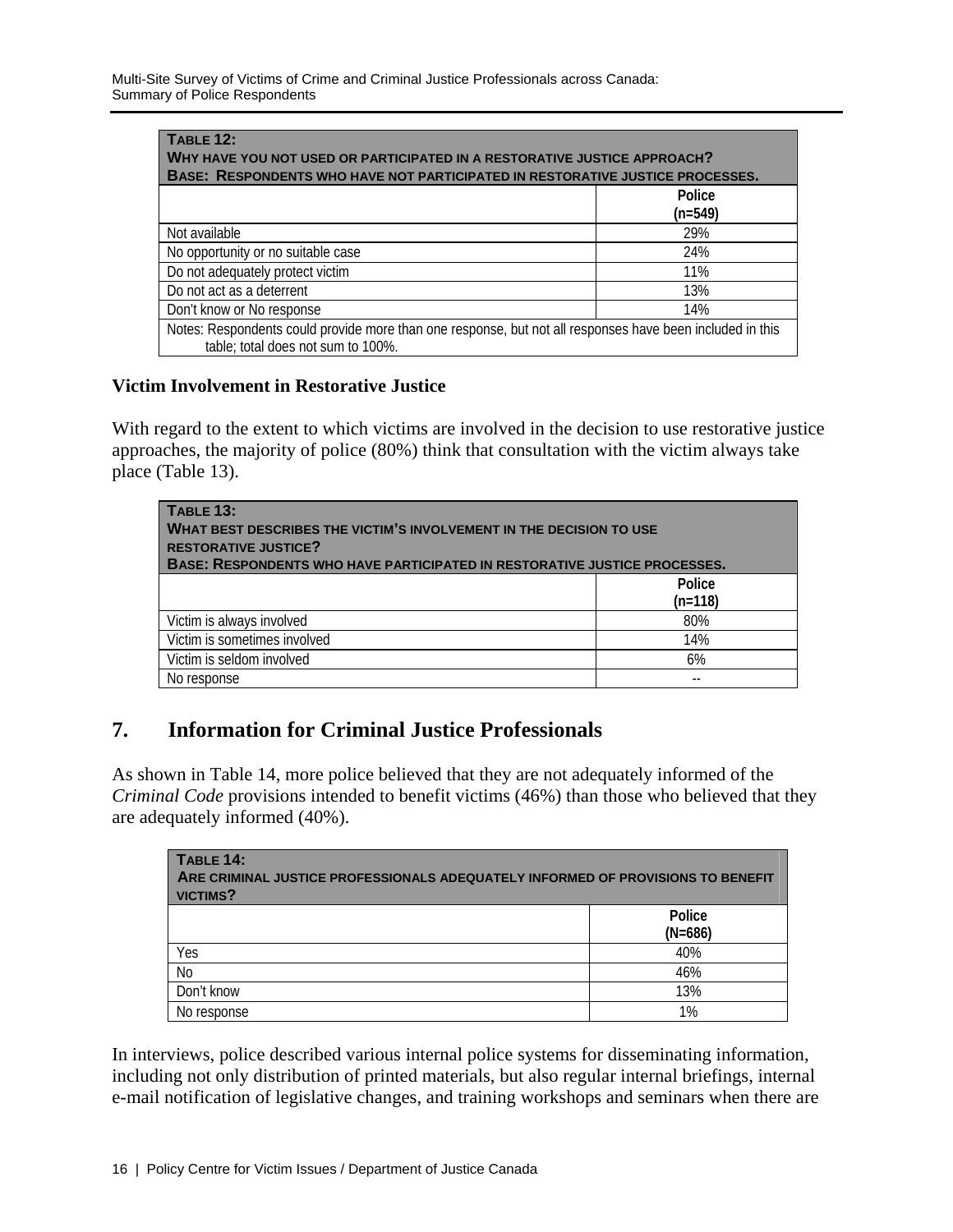numerous changes. Nevertheless, several also explained that while information is available, the onus is on each officer to keep up to date on new legislative provisions, and some officers are more diligent in this respect than others. A few interviewees pointed out that this has created a situation where knowledge of *Criminal Code* provisions regarding victims varies quite widely among individual officers. Among police officers surveyed who believe they are inadequately informed of *Criminal Code* provisions to benefit victims, more than 60% recommended increased training, while about one-fifth suggested improved distribution of information.

## **8. Impact of** *Criminal Code* **Provisions**

Police were asked what, in their opinion, has been accomplished by the *Criminal Code*  provisions intended to benefit victims. Respondents identified numerous outcomes that they believe have resulted from the *Criminal Code* provisions. However, a large proportion of respondents did not answer the question. Many noted on the questionnaire that they did not know enough about the *Criminal Code* provisions to comment. As a result, about half of police did not answer this question.

A number of respondents (9%) who were asked about the impact of the provisions said that the provisions have given victims a voice in the system. It was also mentioned that they have provided a more balanced criminal justice system. About 7% of police cited this as an accomplishment of the *Criminal Code* provisions.

| TABLE 15:<br><b>WHAT HAS BEEN ACCOMPLISHED BY THE CRIMINAL CODE PROVISIONS INTENDED TO</b><br><b>BENEFIT VICTIMS?</b> |                     |  |  |  |
|-----------------------------------------------------------------------------------------------------------------------|---------------------|--|--|--|
|                                                                                                                       | Police<br>$(N=686)$ |  |  |  |
| Gives victims a voice or opportunity for input                                                                        | 9%                  |  |  |  |
| More balanced criminal justice system                                                                                 | 7%                  |  |  |  |
|                                                                                                                       |                     |  |  |  |
| Victims more satisfied or informed                                                                                    | 3%                  |  |  |  |
| Victim testimony or experience easier                                                                                 | 1%                  |  |  |  |
| Better protection of victims                                                                                          | 5%                  |  |  |  |
| Victim impact statement positive                                                                                      | 2%                  |  |  |  |
| Don't know or No response                                                                                             | 47%                 |  |  |  |
| Note 1: Respondents could give more than one answer; totals do not sum to 100%.<br>Note 2: Open-ended question.       |                     |  |  |  |

The results discussed above are shown in Table 15.

On the negative side, however, some respondents (27%) said they believe that the *Criminal Code* provisions have accomplished little or nothing, as shown in Table 16.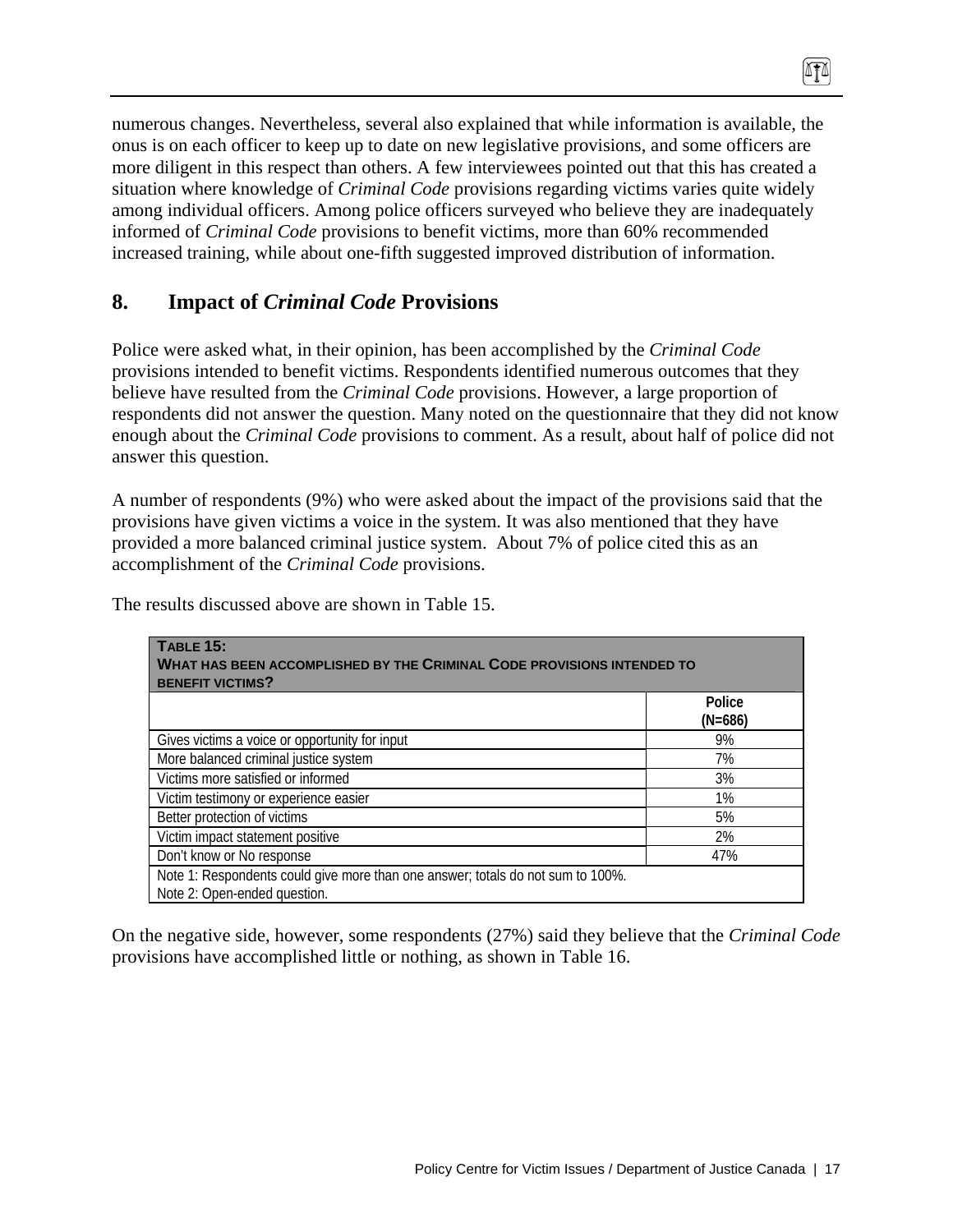Multi-Site Survey of Victims of Crime and Criminal Justice Professionals across Canada: Summary of Police Respondents

| TABLE 16:<br>HAVE THERE BEEN ANY UNINTENDED OR UNEXPECTED CONSEQUENCES TO THE<br><b>CRIMINAL CODE PROVISIONS TO BENEFIT VICTIMS?</b> |                     |  |  |  |
|--------------------------------------------------------------------------------------------------------------------------------------|---------------------|--|--|--|
|                                                                                                                                      | Police<br>$(N=686)$ |  |  |  |
| Victim impact statement negative                                                                                                     | $<1\%$              |  |  |  |
| Nothing or little has been accomplished                                                                                              | 27%                 |  |  |  |
| Don't know or No response                                                                                                            | 47%                 |  |  |  |
| Note 1: Respondents could give more than one answer; totals do not sum to 100%.<br>Note 2: Open-ended question.                      |                     |  |  |  |

In summary, most reflections on the provisions revealed positive accomplishments. More police believe that the *Criminal Code* provisions has created a more balanced criminal justice system through increased awareness of the concerns and interests of victims, and they provided more formal mechanisms to ensure that the victims have opportunities to participate and have a voice in the system.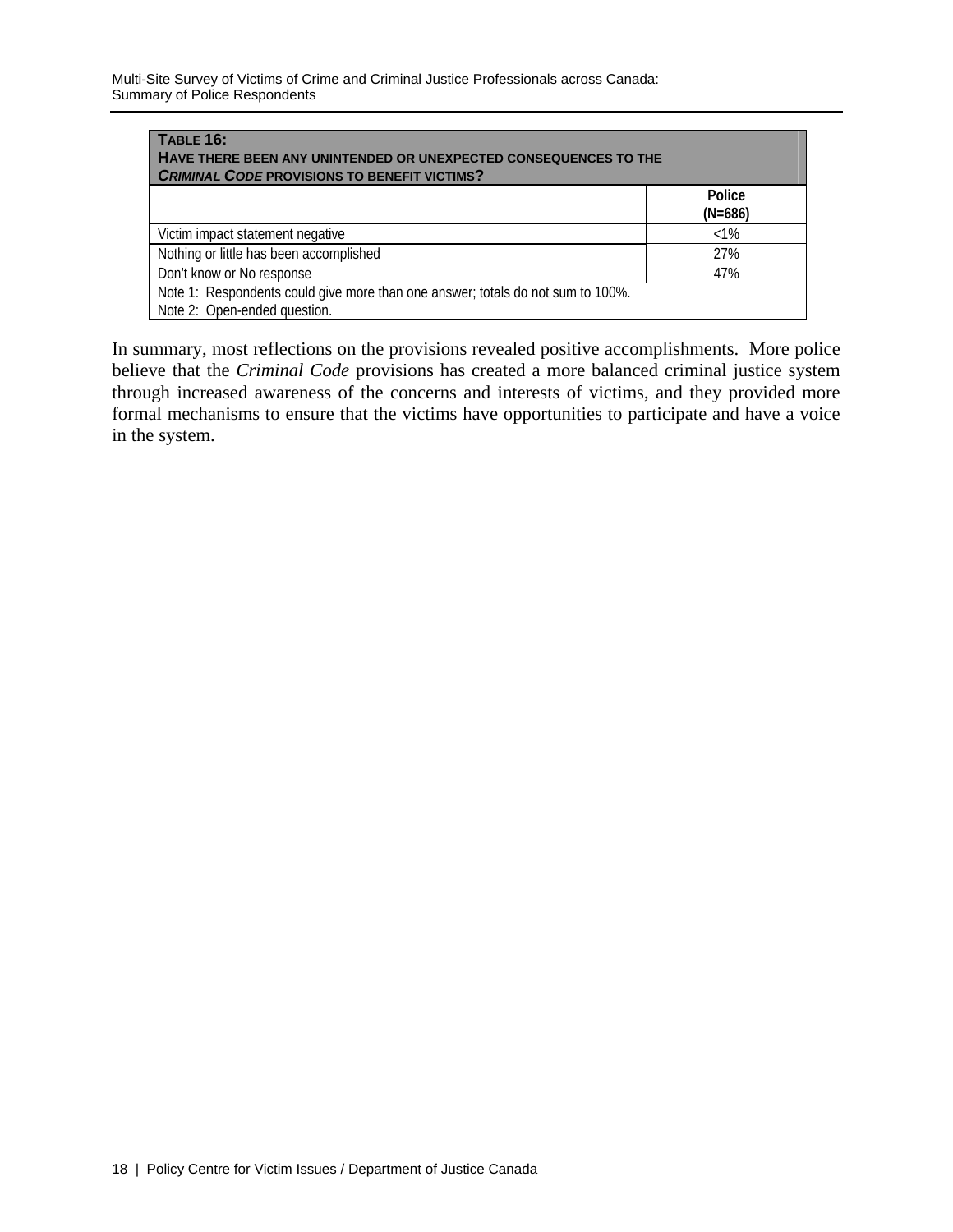Appendix A:

# Interview Guide and Self-Administered Questionnaire

# for Survey of the Police

 $\sqrt{10}$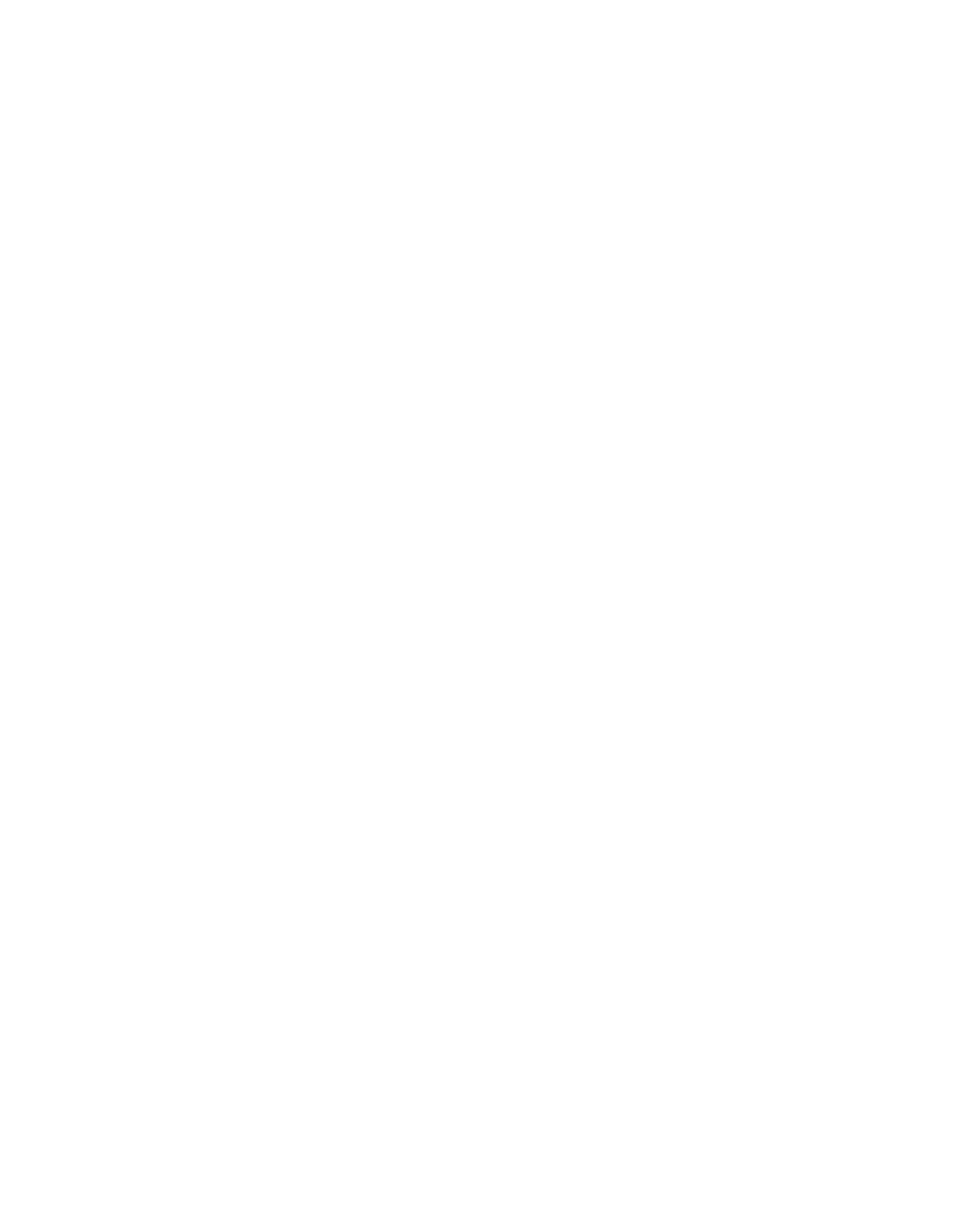## **KEY INFORMANT INTERVIEW GUIDE FOR POLICE OFFICERS**

The Department of Justice Canada has recently launched a multi-site study of victims of crime and criminal justice professionals. The main objectives of this study are:

- $\rightarrow$  To provide information on the use and awareness of recent reforms with respect to victims of crime in the criminal justice system
- $\rightarrow$  To identify any impediments to the implementation of recent reforms by criminal justice professionals
- To learn what information is provided to victims throughout the criminal justice process
- To gain a better understanding of the experiences of victims of crime in the criminal justice system and with various victim services.

The following questions address issues relating to the role of the victim and the police in the criminal justice system, victim services, and the implementation of recent reforms to assist victims of crime through the criminal justice process.

## **The Role of the Victim**

1. In your opinion, what role should the victim have in the criminal justice system? In particular, please consider the police investigation, and bail decisions.

## **The Role of the Police**

- 2. In your opinion, what responsibility do police have with respect to victims?
- 3. Do you generally maintain regular contact with victims of crime throughout the investigation? Do you generally provide information to victims regarding victim services, court dates, outcomes of court processes (in particular bail determinations and conditions), and victim impact statements?
- 4. Does responding to victims' needs and requests impede your police work? If so, what suggestions do you have for balancing the needs of victims with your time and resource constraints?

## **Victim Services**

- 5. What victim services or other community support services are currently available in your province for victims of crime? (PROMPT: police-based victim services, crown-based victim services, specialized victim services for domestic violence, sexual assault or children)
- 6. Do you generally refer victims to these services or other services? If yes, which ones?
- 7. How do you stay informed about services available to victims of crime?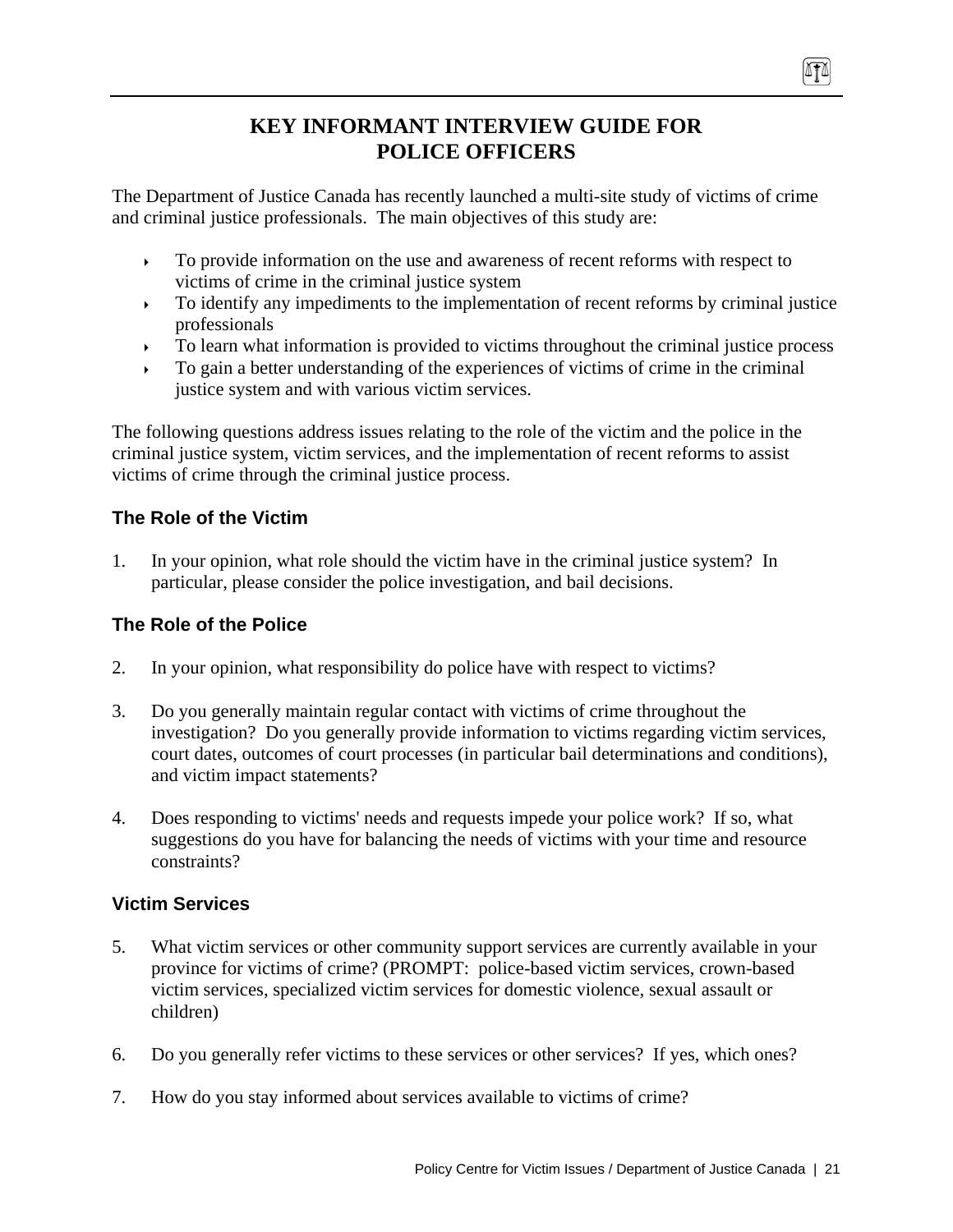- 8. Please describe the extent to which the police and victim services work together or share information. Does your department/division have a policy for allowing victim services to access victim files? Is the policy formal or informal? Please describe the policy.
- 9. What are the challenges, if any, faced by victims of crime in accessing victim services? (PROMPT: geographic location – e.g., urban vs. rural; language barriers; physical barriers – e.g., access to persons with disabilities; financial barriers; services not culturally sensitive; services do not respond to needs of both genders.) In your opinion, what changes could be made to increase the accessibility of services for victims of crime?
- 10. In general, do you think that victims are provided with adequate information on:
	- $\cdot$  the progress of the investigation
	- $\rightarrow$  outcome of bail or conditional release determinations
	- conditions of release
	- date and location of court proceedings
	- charges laid
	- charges dropped
	- $\rightarrow$  victim impact statements
	- $\cdot$  the ultimate outcome of the case
	- restitution
	- the criminal justice process
	- alternative processes, such as diversion or restorative justice
	- accused's rights
	- victim services
	- community support services?

For each of the above who would be in the most suitable position to provide victims of crime with this type of information: (PROBE: Victim services, police, crown, other)

11. What, if anything, can be done to improve the information given to victims? Are there any difficulties in providing victims of crime with the information that they require? Please explain.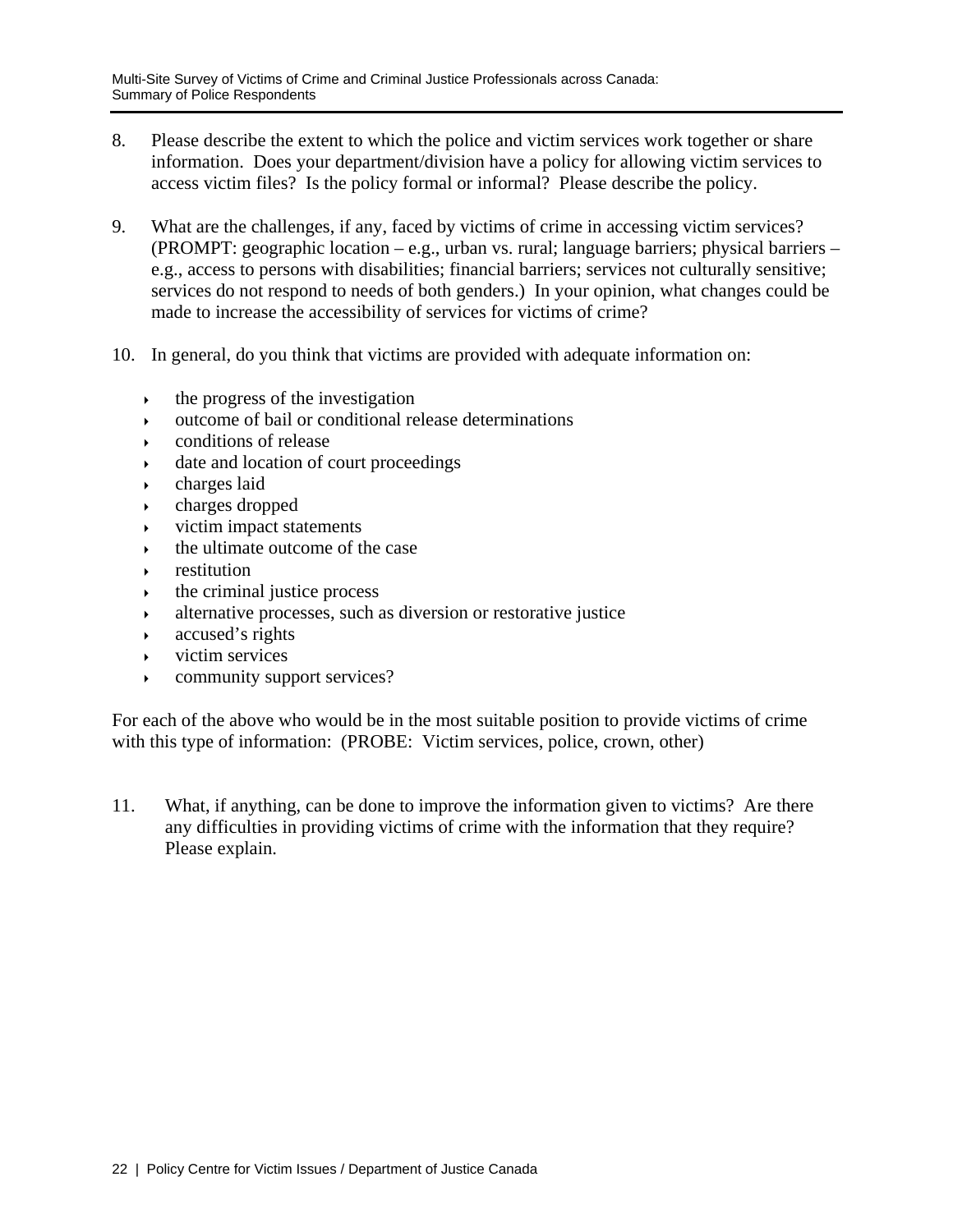### **Recent Reforms Relating to Victims of Crime**

As you may know, a number of legislative changes at the federal level have been made relating to victims of crime and their participation in the criminal justice system (victim surcharge, victim impact statements, consideration of victim safety in bail decisions, assistance to victims testifying at trial, publication bans, etc.). The following questions address issues relating to the implementation of these provisions.

- 12. How do the police ensure that victims' safety concerns are considered at bail determinations? Do you generally ask victims about their safety concerns prior to any bail determination?
- 13. To your knowledge, do victims usually submit victim impact statements? What about in serious cases? Do police assist victims with their victim impact statements? If yes, what kinds of assistance are provided by police?
- 14. To your knowledge, are there any obstacles to the use of victim impact statements? If yes, please explain. How can these best be addressed?
- 15. Do the police have procedures in place to ensure that a victim's stolen or seized property is promptly returned? Please describe.

### **Restorative Justice**

Restorative justice considers the wrong done to a person as well as the wrong done to the community. Restorative justice programs involve the victim(s) or a representative, the offender(s), and community representatives. The offender is required to accept responsibility for the crime and take steps to repair the harm he or she has caused.

- 16. Have you ever participated in any restorative justice processes, such as a healing circle, etc? Why or why not?
- 17. At what stage in the process have you participated in restorative justice? (pre-charge, sentencing, other)
- 18. How is the victim involved in the decision to use restorative justice? Please explain.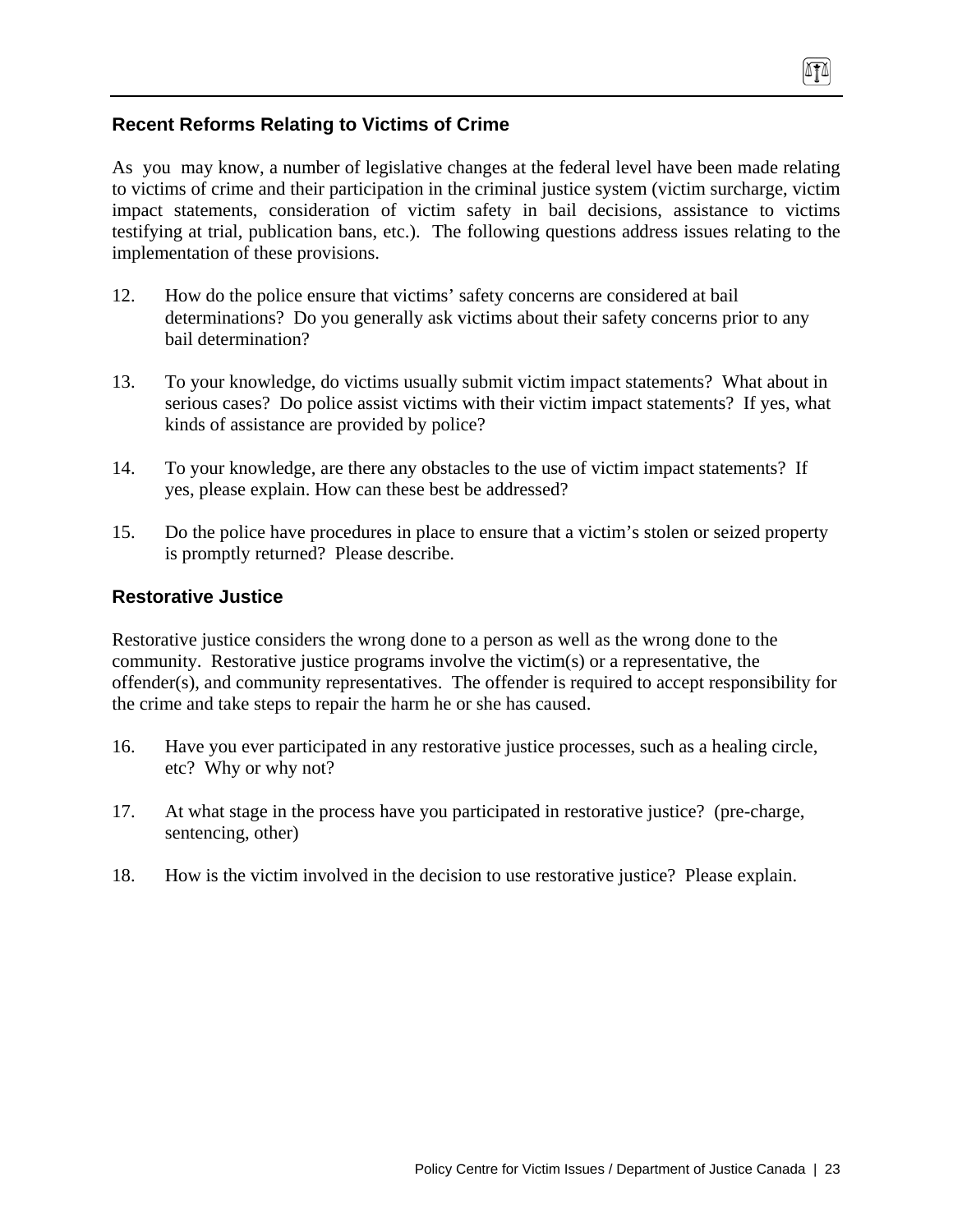## **Conclusion**

- 19. Do you believe that police officers are adequately kept informed of changes to the *Criminal Code* that are intended to benefit victims of crime? If not, what could be done to better inform police officers?
- 20. In your opinion, what has been accomplished by the *Criminal Code* provisions intended to benefit victims? Have there been any unintended consequences to these provisions? Please explain.
- 21. Do you have any other comments?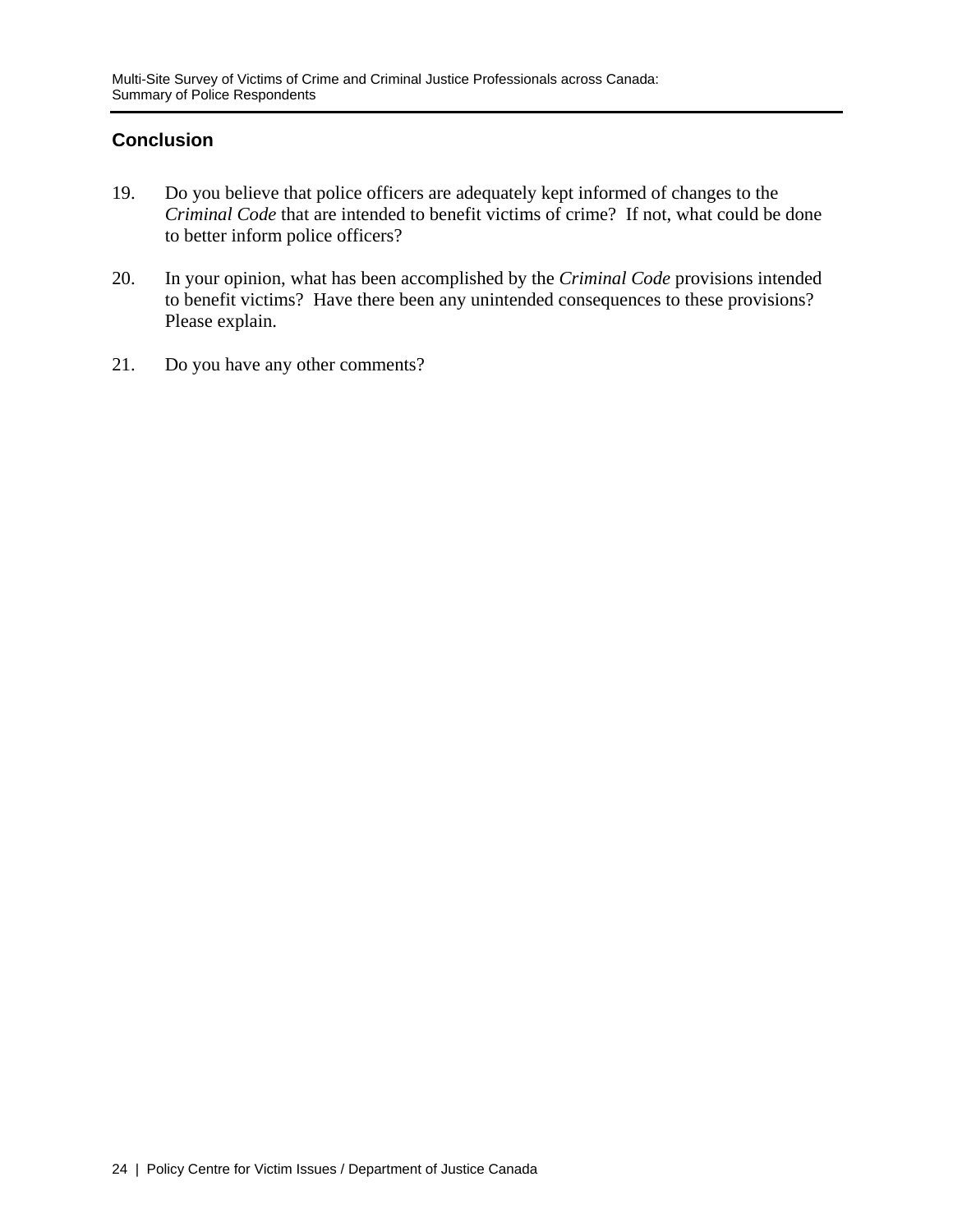## **Self-Administered Questionnaire for Survey of Police**

1. What role should victims have in the following stages of the criminal justice process?

| <b>Victim</b><br>should be  |                 |                  |                 | <b>Victim should</b><br>not have |  |
|-----------------------------|-----------------|------------------|-----------------|----------------------------------|--|
|                             | <b>Informed</b> | <b>Consulted</b> | Other (specify) | any role                         |  |
| The police<br>investigation |                 |                  | 3               | 00                               |  |
| <b>Bail decisions</b>       |                 |                  | 3               | 00                               |  |

2. What is the responsibility of police with respect to victims?

3. Do you generally do any of the following: (*Check "Yes" or "No" for each of the following.*)

|                                                                             | Yes | No            |
|-----------------------------------------------------------------------------|-----|---------------|
| Maintain regular contact with victims of crime throughout the investigation |     |               |
| Provide victims information about victim services                           |     | 2             |
| Provide victims information about court dates                               |     | 2             |
| Provide victims information about the outcome of bail decisions             |     | 2             |
| Provide victims information about outcomes of other court processes         |     | $\mathcal{P}$ |
| Provide victims information on victim impact statements                     |     |               |

4a. Does responding to victim's needs and requests impede your police work?

 $_1$  Yes  $_2$  No  $_8$  Don't know

4b. If yes, what suggestions do you have for balancing the needs of victims with your time and resource constraints?

0TA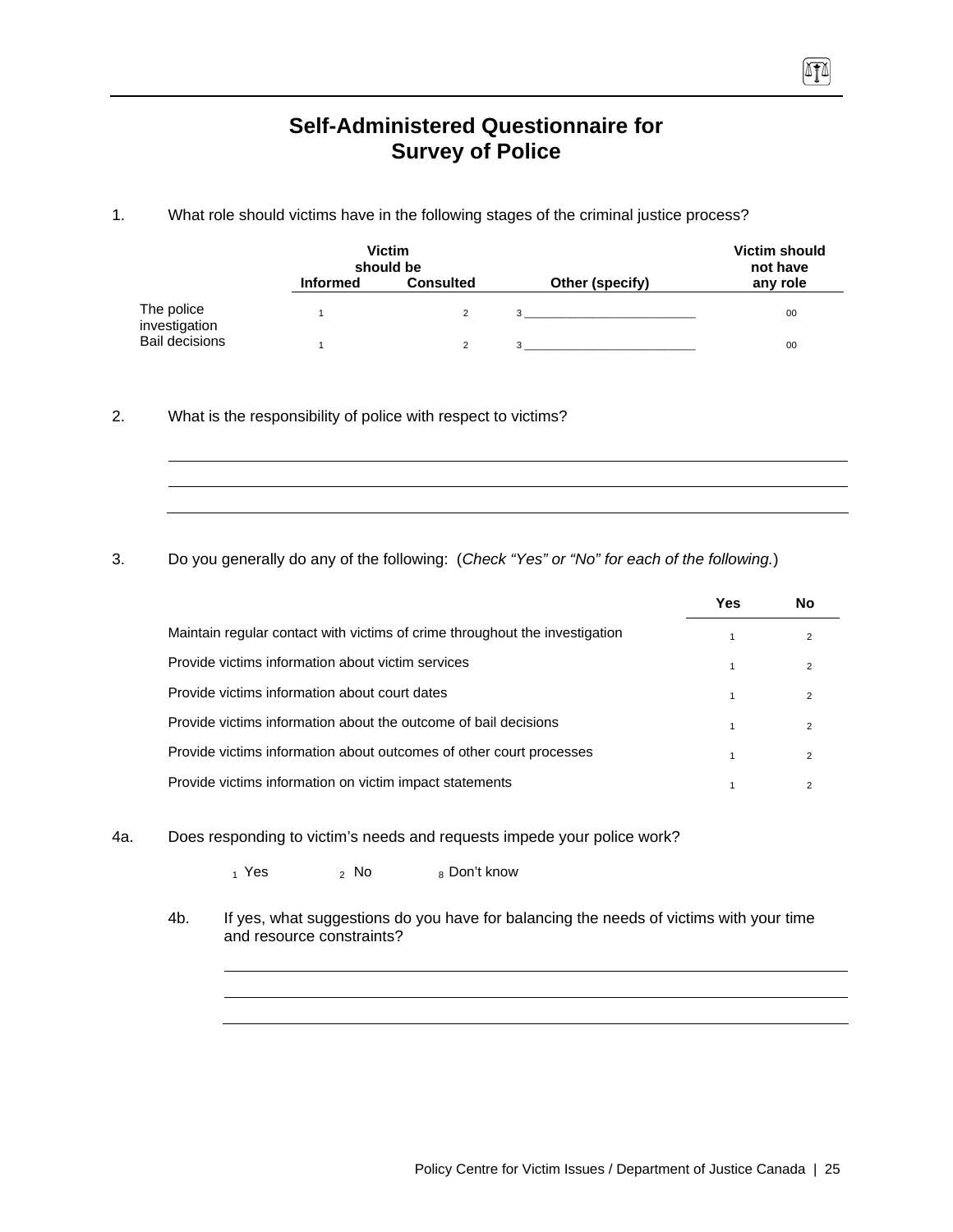### **The following questions are about victim services.**

#### 5a. Are the following victim services available in your community?

|                                                   | <b>Yes</b> | No             | Don't<br>know |
|---------------------------------------------------|------------|----------------|---------------|
| Police-based victim services                      |            | $\overline{2}$ | 8             |
| Crown-based victim services                       |            | $\overline{2}$ | 8             |
| Specialized victim services for domestic violence |            | $\overline{2}$ | 8             |
| Specialized victim services for sexual assaults   |            | $\overline{2}$ | 8             |
| Specialized victim services for children          |            | $\overline{2}$ | 8             |
|                                                   |            | 2              | 8             |
| Other victim services (Specify) __________        |            | $\overline{2}$ | 8             |
| Other victim services (Specify)                   |            | 2              | 8             |

### 5b. (Referring only to services in your community) Do you generally refer victims to the following?)

|                                                                                          | Yes | No             |
|------------------------------------------------------------------------------------------|-----|----------------|
| Police-based victim services                                                             |     | $\overline{2}$ |
| Crown-based victim services                                                              |     | $\overline{2}$ |
| Specialized victim services for domestic violence                                        |     | $\overline{2}$ |
| Specialized victim services for sexual assaults                                          |     | $\overline{2}$ |
| Specialized victim services for children                                                 |     | $\overline{2}$ |
| Other victim services (Specify)                                                          |     | 2              |
| Other victim services (Specify) <b>Example 20</b> No. 2014 19:30 No. 2014 19:30 No. 2014 |     | $\mathfrak{p}$ |
|                                                                                          |     | $\overline{2}$ |

#### 6a. Do police and victim services work together or share information?

 $_1$  Yes  $_2$  No  $_8$  Don't know

6b. If yes, please explain.

7a. Does your department/division have a policy for allowing victim services to access victim files?

 $_1$  Yes, formal policy  $_2$  Yes, informal policy  $_3$  No  $_8$  Don't know

7b. If yes, please describe the policy.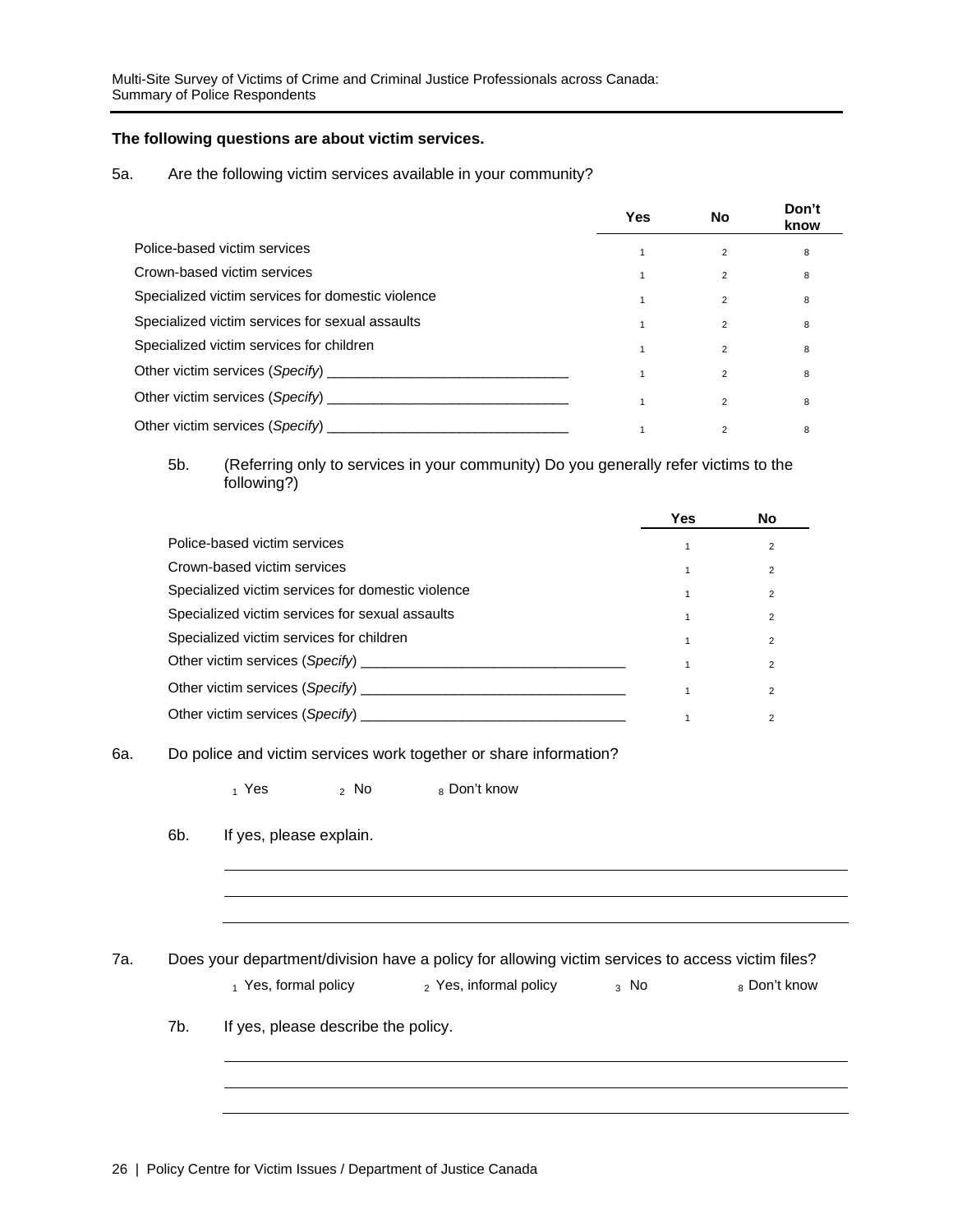### 8. Do victims of crime face any of the following challenges in accessing victim services in your community?

 $\sqrt{10}$ 

|                                                                                         | Yes          | No             | Don't<br>know | If yes, please explain |
|-----------------------------------------------------------------------------------------|--------------|----------------|---------------|------------------------|
| Lack of victim services because of rural<br>location                                    | 1            | $\overline{2}$ | 8             |                        |
| Language barriers                                                                       | $\mathbf{1}$ | $\overline{2}$ | 8             |                        |
| Physical barriers for persons with<br>disabilities                                      | $\mathbf{1}$ | $\overline{2}$ | 8             |                        |
| <b>Financial barriers</b>                                                               | $\mathbf{1}$ | $\overline{2}$ | 8             |                        |
| Services do not respond to cultural needs<br>(e.g., lack of aboriginal victim services) |              | $\overline{2}$ | 8             |                        |
| Services do not respond to needs of both<br>genders                                     | 1            | 2              | 8             |                        |

### **The next questions ask about information provided to victims of crime.**

9a. Please indicate your level of agreement with the following:

| <b>Victims usually receive</b><br>adequate information on           | <b>Strongly</b><br>agree | Agree | <b>Disagree</b> | <b>Strongly</b><br>disagree | Don't<br>know |
|---------------------------------------------------------------------|--------------------------|-------|-----------------|-----------------------------|---------------|
| the progress of the investigation                                   | 4                        | 3     | $\overline{2}$  |                             | 8             |
| outcomes of bail decisions                                          | 4                        | 3     | $\overline{2}$  | 1                           | 8             |
| conditions of release                                               | 4                        | 3     | $\overline{2}$  |                             | 8             |
| date and location of court proceedings                              | 4                        | 3     | $\overline{2}$  | 1                           | 8             |
| charges laid                                                        | 4                        | 3     | $\overline{2}$  | 1                           | 8             |
| charges dropped                                                     | 4                        | 3     | $\overline{2}$  |                             | 8             |
| victim impact statements                                            | 4                        | 3     | $\overline{2}$  | 1                           | 8             |
| restitution                                                         | 4                        | 3     | $\overline{2}$  |                             | 8             |
| the ultimate outcome of the case                                    | 4                        | 3     | $\overline{2}$  | 1                           | 8             |
| the criminal justice process                                        | 4                        | 3     | $\overline{2}$  |                             | 8             |
| alternative processes, such as diversion<br>and restorative justice | 4                        | 3     | $\overline{2}$  | 1                           | 8             |
| accused rights                                                      | 4                        | 3     | $\overline{2}$  | 1                           | 8             |
| victim services                                                     | 4                        | 3     | $\overline{2}$  | 1                           | 8             |
| other community support services                                    | 4                        | 3     | $\overline{2}$  |                             | 8             |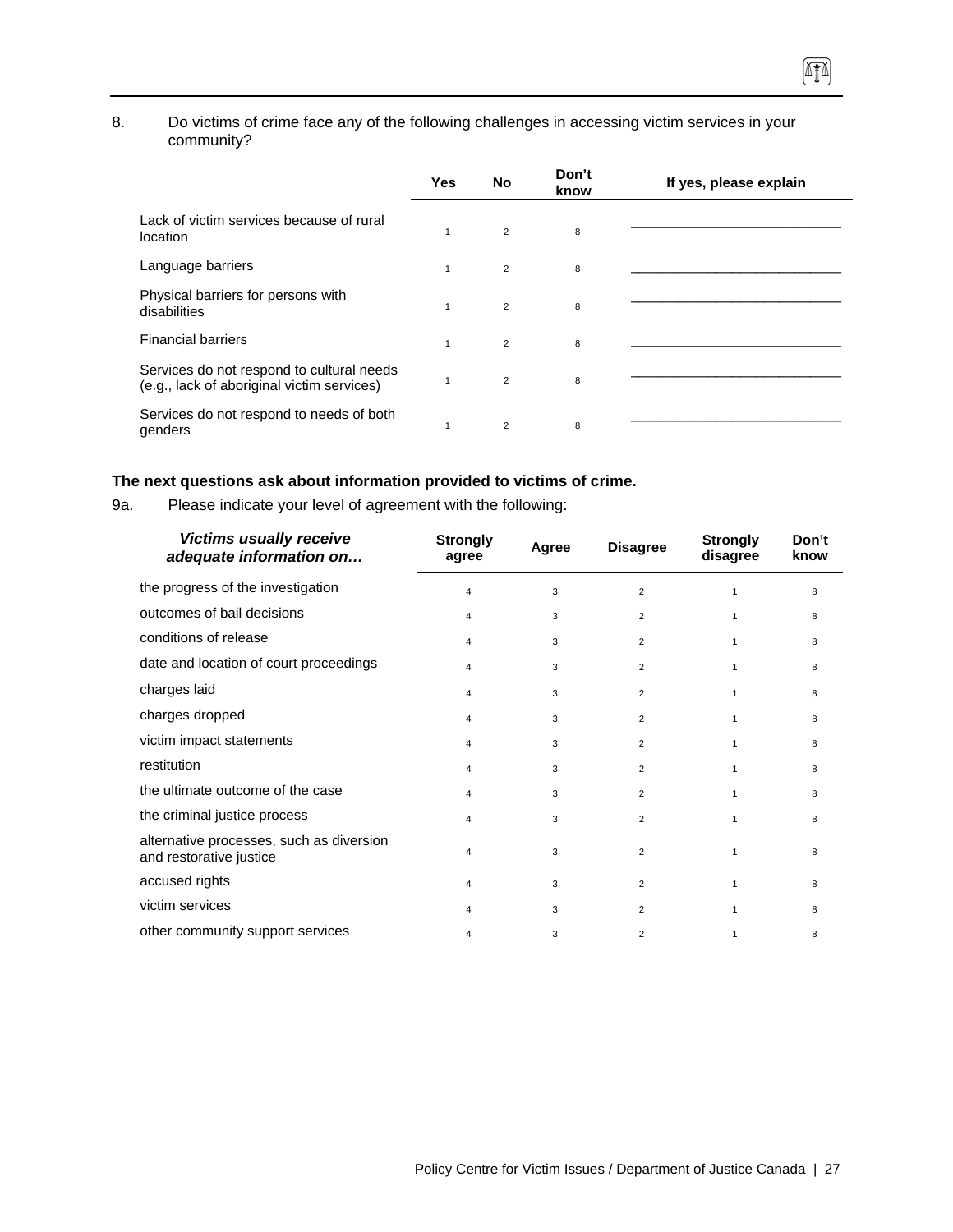Multi-Site Survey of Victims of Crime and Criminal Justice Professionals across Canada: Summary of Police Respondents

> 9b. For those items from question 9a with which you **disagree** or **strongly disagree**, what could be done to improve the information given to victims?

### 10. Who should provide the following information to victims? (*Please check all that apply*)

|                                                                     | Crown        | <b>Police</b>  | <b>Victim</b><br><b>Services</b> | Other (Specify)                                                                                                        | Don't<br>know |
|---------------------------------------------------------------------|--------------|----------------|----------------------------------|------------------------------------------------------------------------------------------------------------------------|---------------|
| The progress of the investigation                                   | $\mathbf{1}$ | $\overline{2}$ | 3                                | <u> 1980 - Jan James James Barnett, martin eta idazlea (h. 1980).</u>                                                  | 8             |
| Outcomes of bail decisions                                          | $\mathbf{1}$ | $\overline{2}$ | 3                                | <u> 2000 - Jan James James Jan James James James James James James James James James James James James James Jam</u>   | 8             |
| Conditions of release                                               | $\mathbf{1}$ | $\overline{2}$ | 3                                |                                                                                                                        | 8             |
| Date and location of court<br>proceedings                           | $\mathbf{1}$ | $\overline{2}$ | 3                                | the control of the control of the control of the control of the control of the control of                              | 8             |
| Charges laid                                                        | $\mathbf{1}$ | $\overline{2}$ | 3                                | <u> 1989 - Johann Stein, markin film fan it ferstjer fan de ferstjer fan it ferstjer fan it ferstjer fan it fers</u>   | 8             |
| Charges dropped                                                     | $\mathbf{1}$ | $\overline{2}$ | 3                                | <u> 1989 - Johann Stein, mars et al. 1989 - Anna ann an t-Anna ann an t-Anna ann an t-Anna ann an t-Anna ann an t-</u> | 8             |
| Victim impact statements                                            | $\mathbf{1}$ | $\overline{2}$ | 3                                | <u> 1989 - Johann Stein, marwolaethau a bhann an t-Albann an t-Albann an t-Albann an t-Albann an t-Albann an t-Alb</u> | 8             |
| <b>Restitution</b>                                                  | $\mathbf{1}$ | $\overline{2}$ | 3                                |                                                                                                                        | 8             |
| The ultimate outcome of the case                                    | $\mathbf{1}$ | $\overline{2}$ | 3                                |                                                                                                                        | 8             |
| The criminal justice process                                        | $\mathbf{1}$ | $\overline{2}$ | 3                                | <u> 1989 - Johann John Stein, markin fan it ferstjer fan it ferstjer fan it ferstjer fan it ferstjer fan it fers</u>   | 8             |
| Alternative processes, such as<br>diversion and restorative justice | $\mathbf{1}$ | $\overline{2}$ | 3                                |                                                                                                                        | 8             |
| Accused rights                                                      | $\mathbf{1}$ | $\overline{2}$ | 3                                | the control of the control of the control of the control of the control of the control of                              | 8             |
| Victim services                                                     | $\mathbf{1}$ | $\overline{2}$ | 3                                |                                                                                                                        | 8             |
| Other community support services                                    | $\mathbf{1}$ | $\overline{2}$ | 3                                |                                                                                                                        | 8             |

11a. Are there any difficulties in providing victims of crime with the information they require?

 $1$  Yes  $2$  No  $8$  Don't know

11b. If yes, please explain.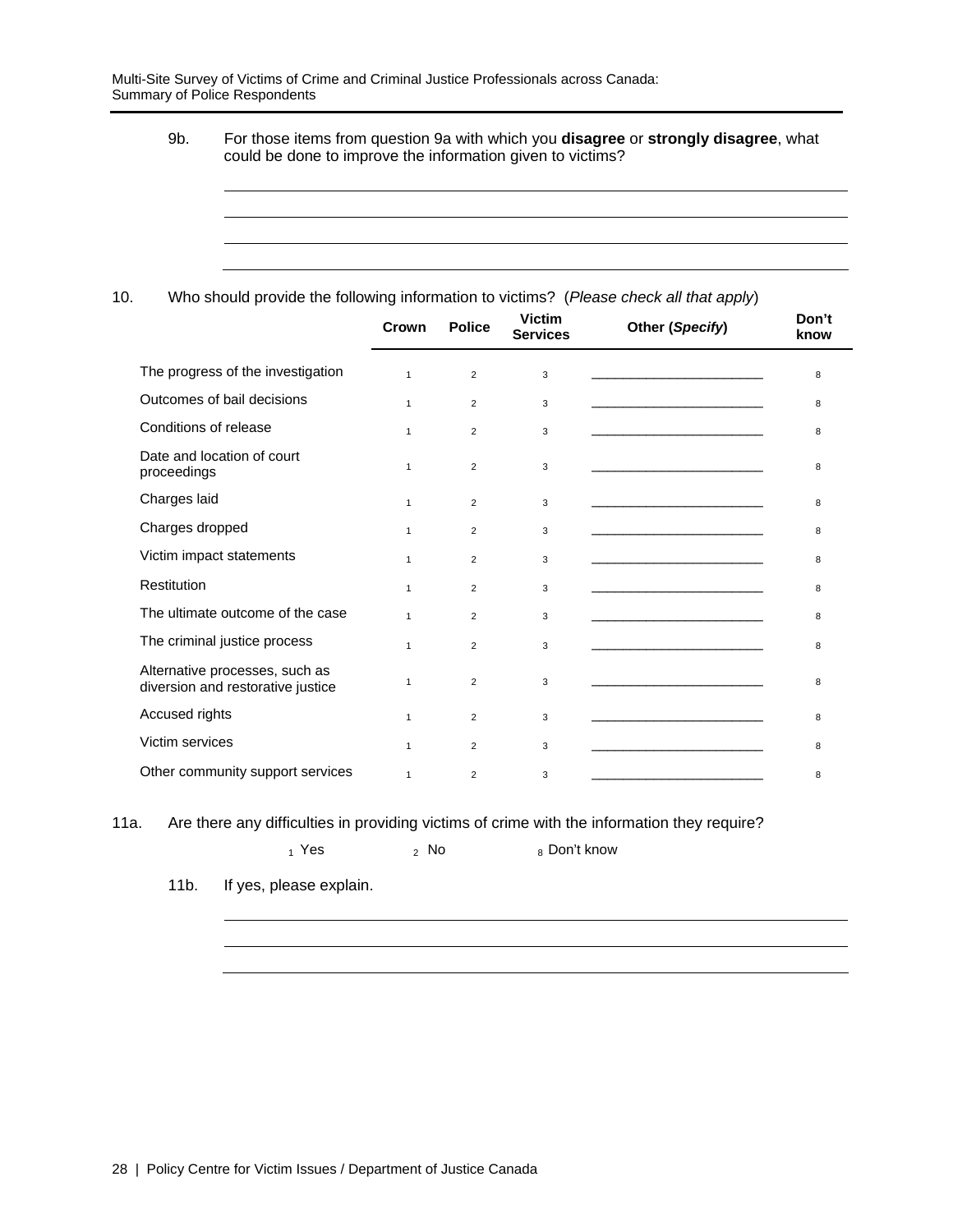| To your knowledge, do victims generally submit victim impact statements to the court?<br>(Check one) |                                                                                         |              |                                                                                                                                                                  |              |              |                         |  |  |
|------------------------------------------------------------------------------------------------------|-----------------------------------------------------------------------------------------|--------------|------------------------------------------------------------------------------------------------------------------------------------------------------------------|--------------|--------------|-------------------------|--|--|
|                                                                                                      | 1 Yes                                                                                   |              | 2 Yes, in serious cases                                                                                                                                          | $3$ No       | 8 Don't know |                         |  |  |
|                                                                                                      |                                                                                         |              | Do police assist victims with their victim impact statement?                                                                                                     |              |              |                         |  |  |
|                                                                                                      |                                                                                         | $_1$ Yes     | $2$ No                                                                                                                                                           | 8 Don't know |              |                         |  |  |
| 14b.                                                                                                 |                                                                                         |              | If yes, what type of assistance is provided by police?                                                                                                           |              | Yes          | <b>No</b>               |  |  |
|                                                                                                      | Providing victim impact statement forms                                                 |              |                                                                                                                                                                  |              | $\mathbf{1}$ | $\overline{2}$          |  |  |
| Informing victims where forms can be obtained                                                        |                                                                                         |              |                                                                                                                                                                  |              | $\mathbf{1}$ | $\overline{2}$          |  |  |
| Explaining instructions on how to complete victim impact statements                                  |                                                                                         |              |                                                                                                                                                                  |              | $\mathbf{1}$ | $\overline{2}$          |  |  |
|                                                                                                      | Explaining the kinds of information that can be included in victim impact<br>statements |              |                                                                                                                                                                  |              |              | $\overline{2}$          |  |  |
|                                                                                                      | Helping complete the statement (write down what victim says)                            | $\mathbf{1}$ | $\overline{2}$                                                                                                                                                   |              |              |                         |  |  |
| thoughts)                                                                                            | Helping with drafting statement (assist victim with formulating his/her                 | $\mathbf{1}$ | $\overline{2}$                                                                                                                                                   |              |              |                         |  |  |
|                                                                                                      | Reviewing completed victim impact statements                                            | $\mathbf{1}$ | $\overline{2}$                                                                                                                                                   |              |              |                         |  |  |
|                                                                                                      | Informing victims where completed statements should be sent                             | $\mathbf{1}$ | $\overline{2}$                                                                                                                                                   |              |              |                         |  |  |
|                                                                                                      | Collecting completed victim impact statements                                           | $\mathbf{1}$ | $\overline{2}$                                                                                                                                                   |              |              |                         |  |  |
|                                                                                                      |                                                                                         |              |                                                                                                                                                                  |              | $\mathbf{1}$ | $\overline{2}$          |  |  |
|                                                                                                      |                                                                                         | $\mathbf{1}$ | $\overline{c}$                                                                                                                                                   |              |              |                         |  |  |
| Other (Specify)                                                                                      |                                                                                         |              |                                                                                                                                                                  |              | $\mathbf{1}$ | $\overline{\mathbf{c}}$ |  |  |
|                                                                                                      |                                                                                         | $_1$ Yes     | To your knowledge, are there any obstacles to the use of the victim impact statement? (e.g., in<br>preparing, submitting, or delivering the statement)<br>$2$ No | 8 Don't know |              |                         |  |  |
| $15b$ .                                                                                              | If yes, please explain.                                                                 |              |                                                                                                                                                                  |              |              |                         |  |  |

硒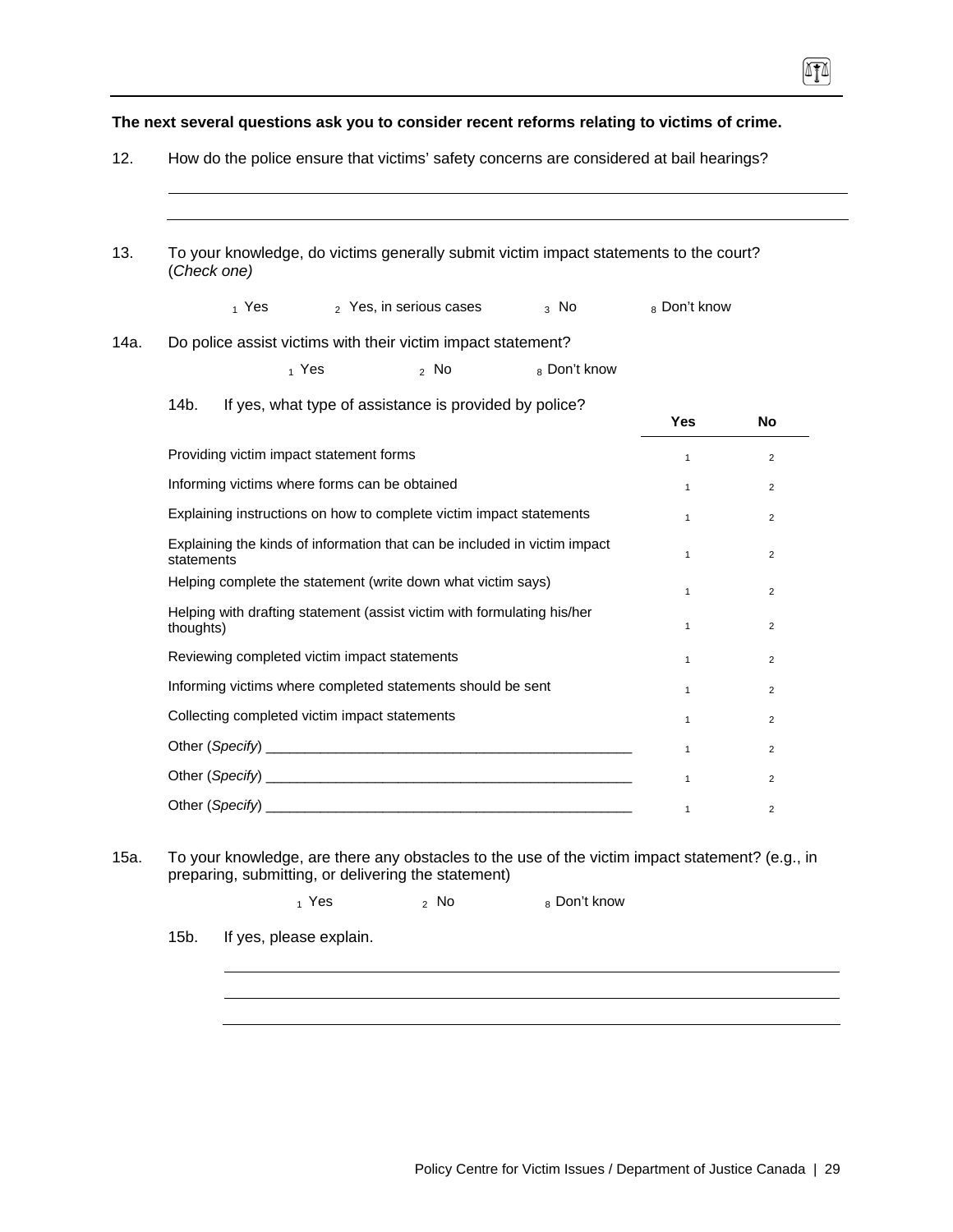Multi-Site Survey of Victims of Crime and Criminal Justice Professionals across Canada: Summary of Police Respondents

16a. Do the police have procedures in place to ensure that a victim's stolen or seized property is promptly returned?

 $_1$  Yes  $_2$  No  $_8$  Don't know 16b. If yes, please describe. Restorative justice considers the wrong done to a person as well as the wrong done to the community. Restorative justice programs involve the victim(s) or a representative, the offender(s), and community representatives. The offender is required to accept responsibility for the crime and take steps to repair the harm he or she has caused. 17a. Have you participated in any restorative justice processes such as a healing circle, etc.?  $_1$  Yes  $_2$  No  $_8$  Don't know 17b. If yes to question 17a, at what stage in the process have you participated in restorative justice? (*Check all that apply*) 1 Pre-charge 1 Sentencing 1 Other (Specify) 1 Other (Specify) 1 Pre-charge 1 Other (Specify) 17c. If yes to question 17a, in your experience, which statement best describes the victim's involvement in the decision to use restorative justice?  $_1$  The victim is always involved  $_2$  The victim is sometimes involved 3 The victim is seldom involved 17d. If no to question 17a, why have you **not participated in** a restorative justice approach? (*Check all that apply*) 1 Restorative justice approaches are not available  $2$  Restorative justice approaches do not protect the victim adequately  $_3$  Restorative justice approaches do not act as a deterrent <sub>66</sub> Other (*Specify*) \_ **The concluding questions ask you to consider all of the** *Criminal Code* **provisions intended to benefit victims.** 

18a. Do you think that police officers are adequately informed of the provisions in the *Criminal Code* intended to benefit victims?

 $_1$  Yes  $_2$  No  $_8$  Don't know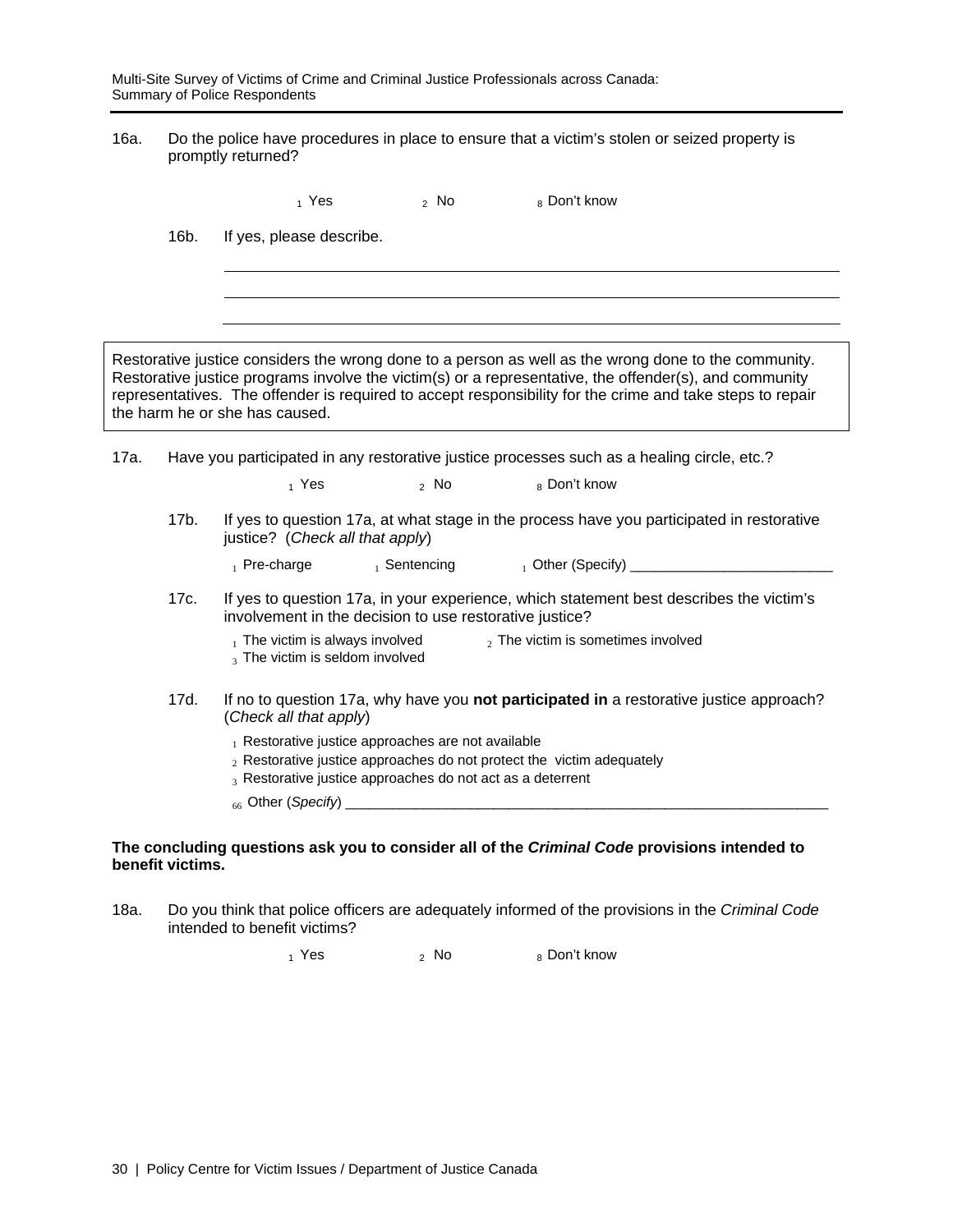|      | 18b.     | If no, what could be done to better inform police officers?                                     |  |  |  |  |  |  |
|------|----------|-------------------------------------------------------------------------------------------------|--|--|--|--|--|--|
|      |          |                                                                                                 |  |  |  |  |  |  |
| 19.  | victims? | In your opinion, what has been accomplished by the Criminal Code provisions intended to benefit |  |  |  |  |  |  |
|      |          |                                                                                                 |  |  |  |  |  |  |
| 20a. |          | Have there been any unintended or unexpected consequences to these provisions?                  |  |  |  |  |  |  |
|      | 20b.     | $_1$ Yes<br>$2$ No<br>8 Don't know<br>If yes, what are they?                                    |  |  |  |  |  |  |
|      |          |                                                                                                 |  |  |  |  |  |  |
| 21.  |          | Do you have any other comments?                                                                 |  |  |  |  |  |  |
|      |          |                                                                                                 |  |  |  |  |  |  |
|      |          |                                                                                                 |  |  |  |  |  |  |
|      |          |                                                                                                 |  |  |  |  |  |  |

 $\boxed{1}$